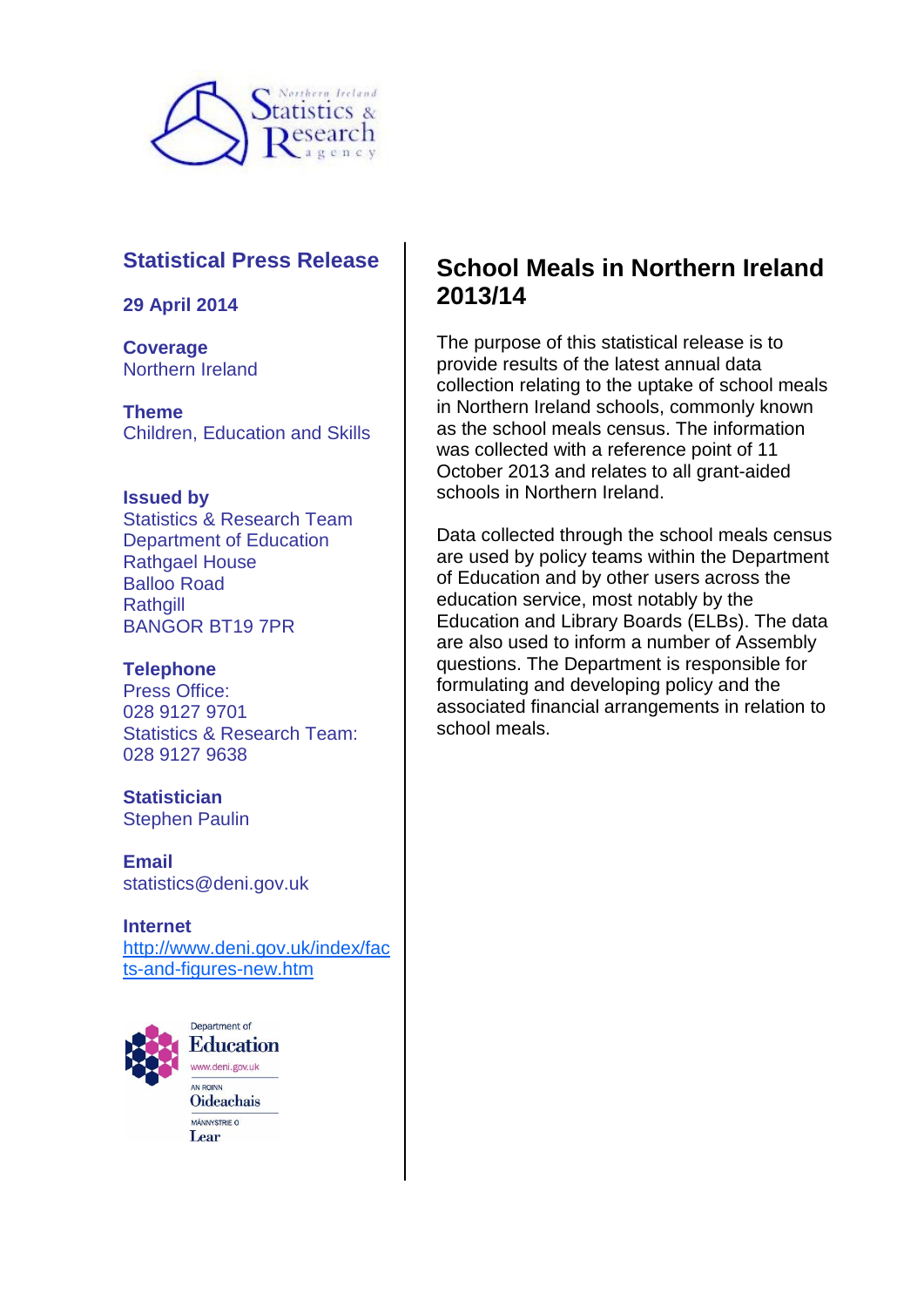## **Key Points:**

## Uptake of school meals (free and paid)

- There were 171,184 school meals (free and paid) taken by pupils on census day which, as a percentage of pupils present for lunch on the day, was 57% (school meals uptake). The figure for nursery schools was 96.6%, primary/preparatory schools 57.4%, post-primary schools 55.3% and special schools 71.2% (Table 4).
- The overall school meals uptake figure was 0.7 percentage points higher than the previous year. The percentage of pupils taking school meals was highest in the Western Education and Library Board area (68.9%) and lowest in the South Eastern Education and Library Board (46.6%) (Table 5).



• Uptake of school meals in schools here is higher than that in Scotland or England for both primary and post-primary schools. (Table 8).

## Entitlement to free school meals

- Across all school types (excluding special schools) 81,826 pupils (25.5% of the total school enrolment) were entitled to free school meals – an increase of 2,016 (2.5%) on the previous year (Table 9).
- Compared to 2012/13 data, the percentage of pupils entitled to free school meals increased slightly for both nursery and primary/preparatory schools, but fell slightly for secondary schools. There was no change for grammar schools.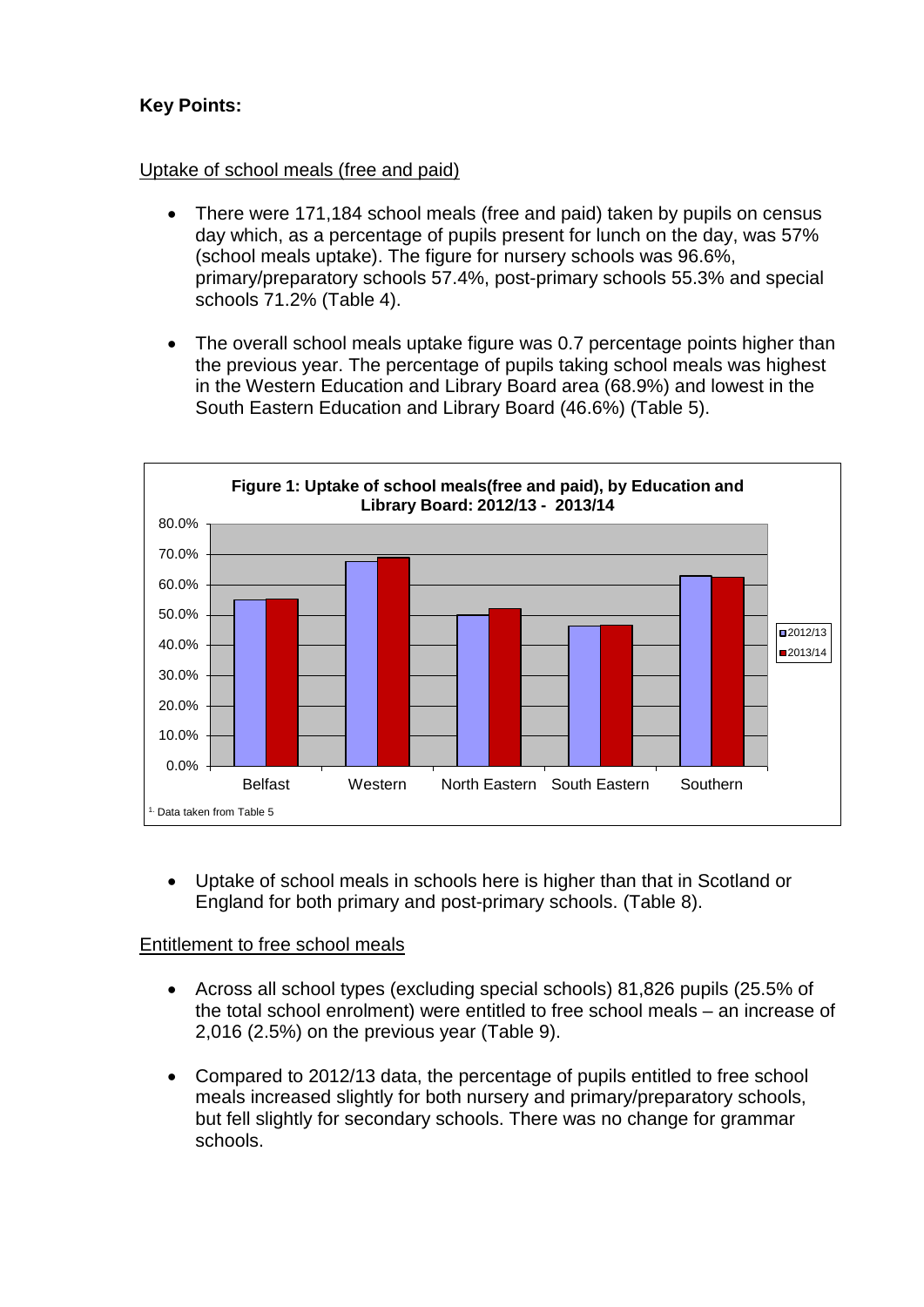

#### Uptake of free school meals

\_\_\_\_\_\_\_\_\_\_\_\_\_\_\_\_\_\_\_\_\_\_\_

- There were 67,922 free school meals taken by pupils across all school types, which is an increase of 1,185 on the previous year (Table 12). This represents 39.7% of all meals provided by schools, which is the same figure as the previous year. The Belfast Education and Library Board area had the highest percentage, with 53.4% of school meals being provided free to pupils. The Southern Education and Library Board area had the lowest percentage, with 33.5% of school meals being provided free to pupils.
- When considering the number of free school meals provided as a proportion of the number of pupils entitled to free school meals, uptake of free school meals was  $80.6\%$ <sup>1.</sup> This is a decrease of 0.8 percentage points on the previous year. (Table 13).

 $1$ . Excludes special schools. Data on pupils entitled to free schools meals in special schools is not validated.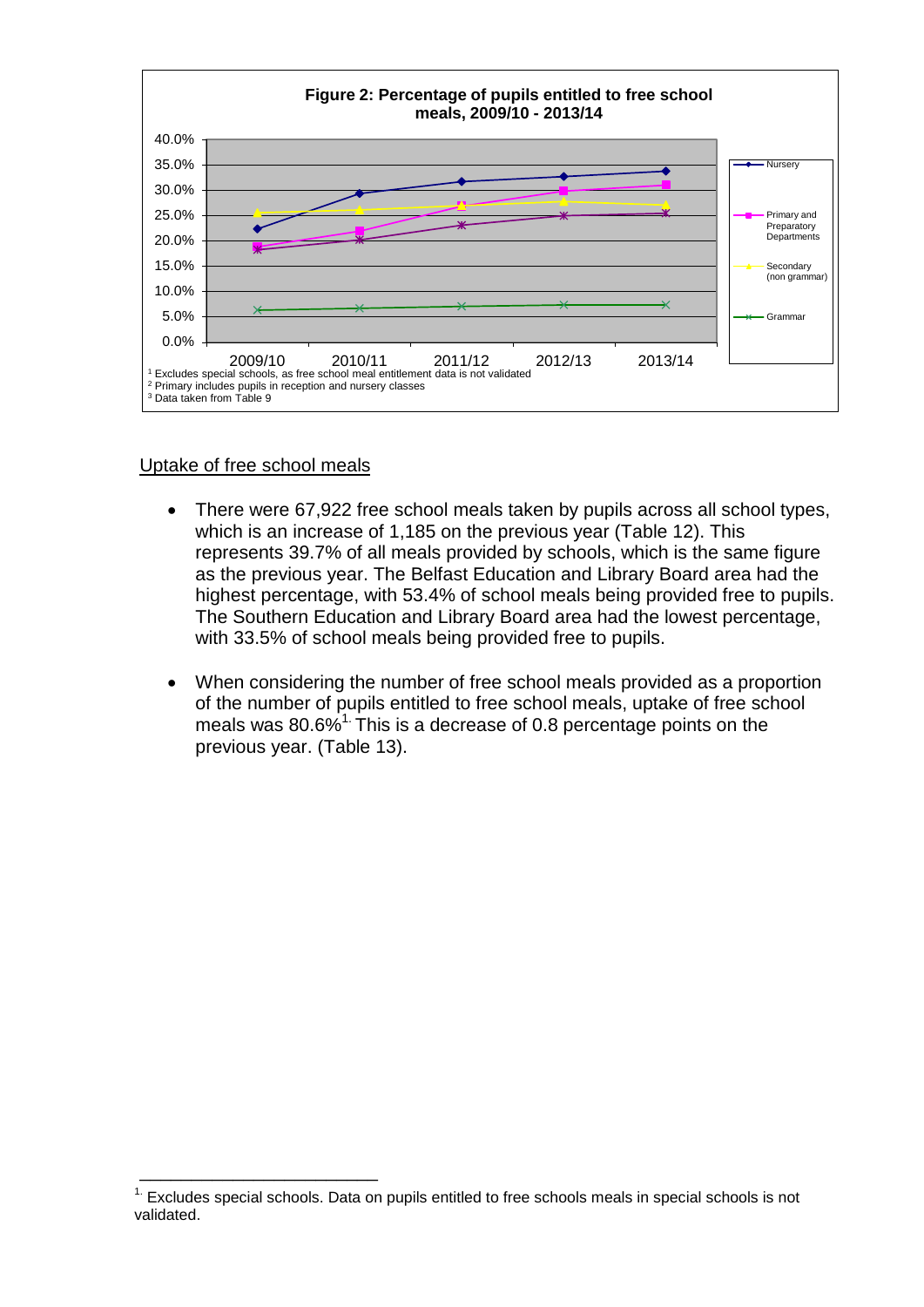

- Uptake of free school meals was highest in the Western Education and Library Board area (85.2%) and lowest in the South Eastern Education and Library Board area (73.2%) (Table 14).
- While uptake of free school meals in nursery schools appears to have decreased since 2012/13 this is more likely due to a change of school meal census date in 2012/13 (see background note 12 for further explanation).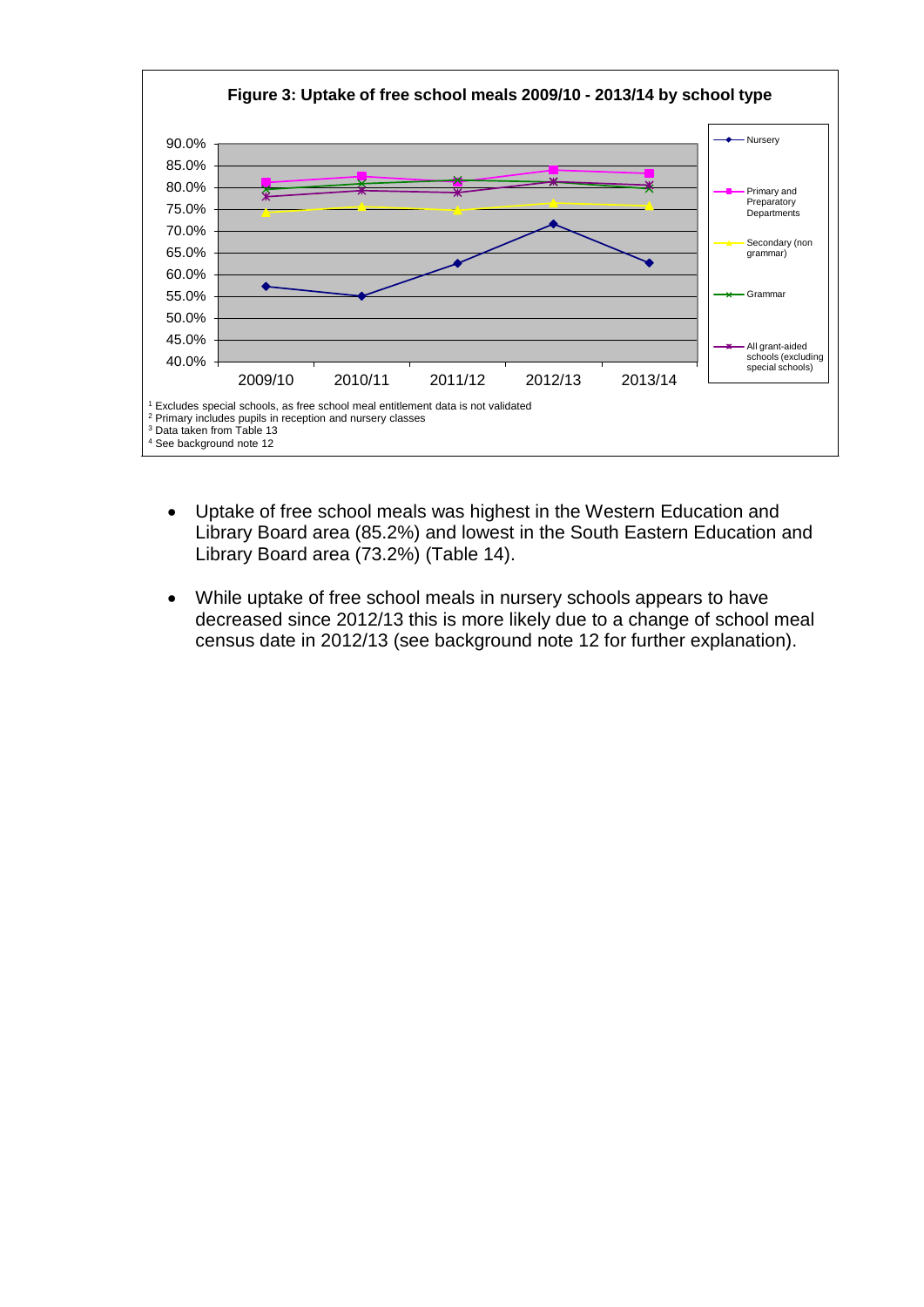# **LIST OF TABLES AND CHARTS**

| <b>General overview</b> | Table 1  | Pupils present and meals taken on school       |
|-------------------------|----------|------------------------------------------------|
|                         |          |                                                |
|                         |          | meals census day, by Education and Library     |
|                         |          | Board: 2013/14                                 |
|                         | Table 2  | Number and type of meals taken on school       |
|                         |          | meals census day, by school type and school    |
|                         |          | management type: 2013/14                       |
|                         | Table 3  | Percentage of meals taken on school meals      |
|                         |          | census day, by school type and school          |
|                         |          | management type: 2013/14                       |
| <b>School meals</b>     | Table 4  | Uptake of school meals (free and paid) -       |
| (free and paid for)     |          | number and percentage of pupils present for    |
|                         |          | lunch on school meals census day, by           |
|                         |          | Education and Library Board, school type and   |
|                         |          | school management type: 2013/14                |
|                         | Table 5  | Uptake of school meals (free and paid) -       |
|                         |          | number and percentage of pupils present for    |
|                         |          | lunch, by Education and Library Board:         |
|                         |          | 2012/13-2013/14                                |
|                         | Table 6  | Percentage of school meals provided (free      |
|                         |          | and paid) by type of meal provision, school    |
|                         |          |                                                |
|                         |          | type and school management type: 2013/14       |
|                         | Table 7  | Number of school meals provided (free and      |
|                         |          | paid) by type of meal provision, Education and |
|                         |          | Library Board, school type and school          |
|                         |          | management type: 2013/14                       |
|                         | Table 8  | Uptake of school meals in Northern Ireland,    |
|                         |          | <b>England and Scotland</b>                    |
| <b>Free school</b>      | Table 9  | Percentage of pupils entitled to free school   |
| meals                   |          | meals by school type: 2009/10 - 2013/14        |
|                         | Table 10 | Number of pupils entitled to free school meals |
|                         |          | by school type and school management type:     |
|                         |          | 2009/10 - 2013/14                              |
|                         | Table 11 | Number and percentage of pupils entitled to    |
|                         |          | free school meals, by Education and Library    |
|                         |          | Board, school type and school management       |
|                         |          | type: 2013/14                                  |
|                         | Table 12 | Number and percentage of pupils taking free    |
|                         |          | school meals as a proportion of all school     |
|                         |          | meals provided, by Education and Library       |
|                         |          | Board, school type and school management       |
|                         |          | type: 2013/14                                  |
|                         | Table 13 | Uptake of free school meals - number and       |
|                         |          | percentage of pupils entitled to free school   |
|                         |          | meals, by school type: 2009/10 - 2013/14       |
|                         | Table 14 | Uptake of free school meals - number and       |
|                         |          | percentage of pupils entitled to free school   |
|                         |          | meals, by Education and Library Board,         |
|                         |          |                                                |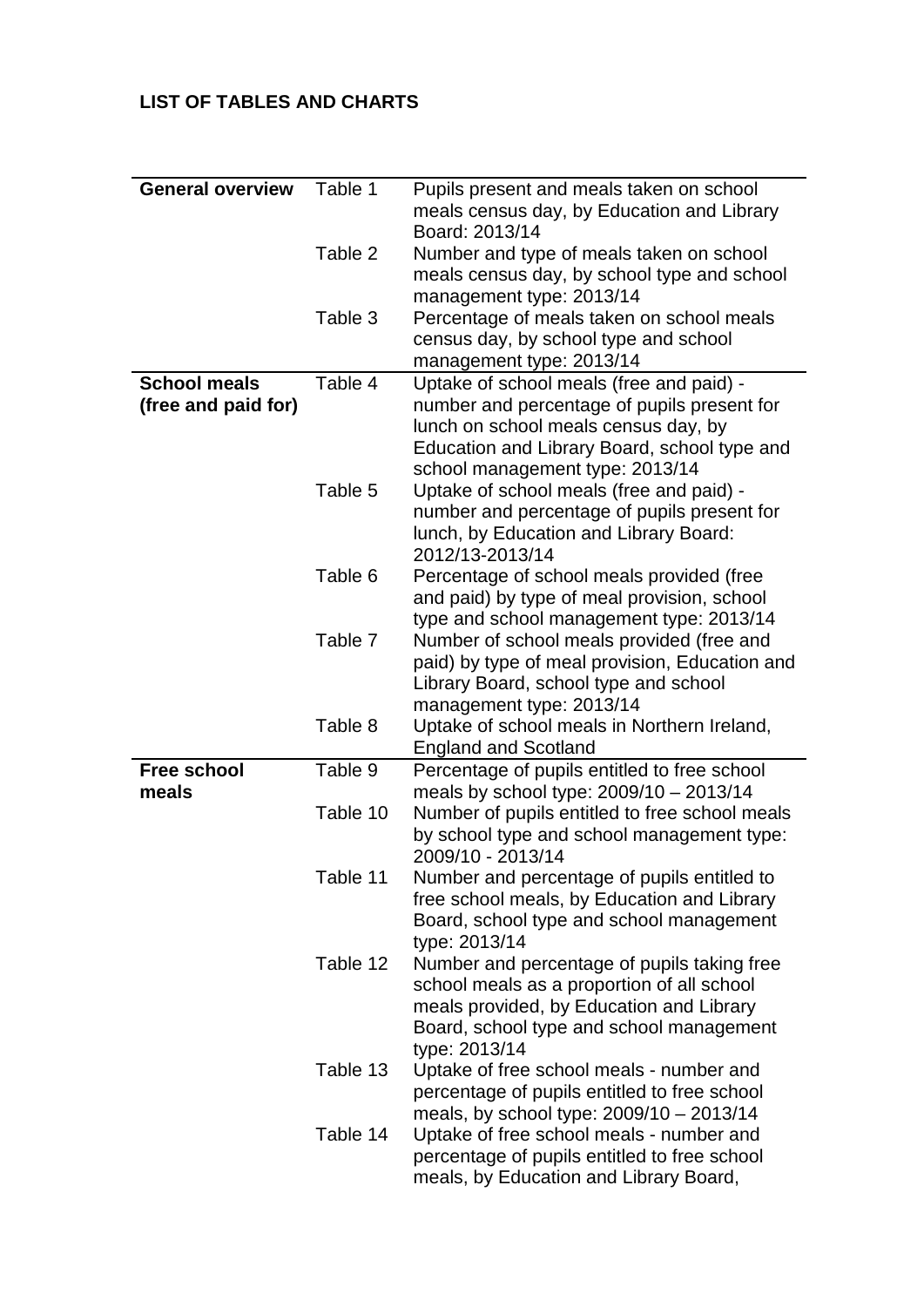| arrangements (including taking own food), by<br>Education and Library Board and school type: |
|----------------------------------------------------------------------------------------------|
| Adults taking school meals, by Education and                                                 |
| Percentage of pupils entitled to free school                                                 |
|                                                                                              |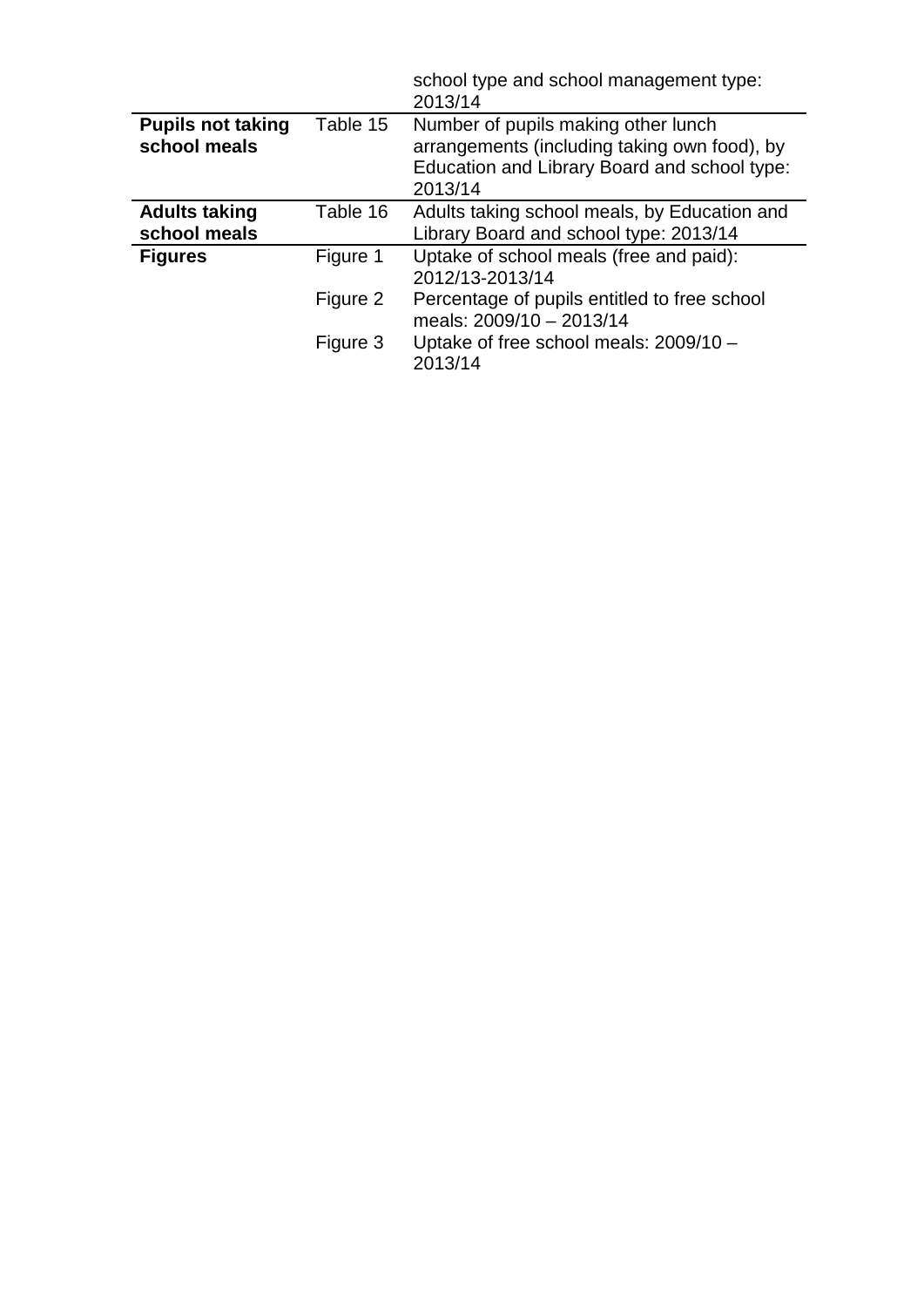#### **BACKGROUND NOTES**

#### **Official Statistics**

- 1. This is an Official Statistics publication. Official statistics are produced to high professional standards set out in the Code of Practice for Official Statistics. They undergo regular quality assurance reviews to ensure that they meet customer needs. They are produced free from any political interference.
- 2. For general enquiries about the Code of Practice for Official Statistics, contact the National Statistics Public Enquiry Service on 0845 601 3034 minicom: 01633 812399 E-mail: info@statistics.gov.uk Fax: 01633 652747 Letters: Customer Contact Centre, Room 1.015, Office for National Statistics, Cardiff Road, Newport, NP10 8XG
- 3. You can also find Official Statistics on the Internet: www.statistics.gov.uk

#### **School meal provision**

- 4. The Education and Library Boards (ELBs) are responsible for the day to day operation of the school meals service in all grant-aided schools, with the exception of voluntary grammar schools and grant-maintained integrated schools, where the responsibility lies with the Trustees/Boards of Governors.
- 5. The service is provided in line with the Approved Arrangements for the Provision of Milk, Meals and Related Facilities made under Articles 58 and 59 of the Education and Libraries (NI) Order 1986 drawn up by the Department of Education (DE), which will be referred to as 'the Arrangements' in the remainder of this document.

[\(http://www.deni.gov.uk/index/support-and-development-2/5](http://www.deni.gov.uk/index/support-and-development-2/5-schools_meals/school-milk-and-meals.htm) [schools\\_meals/school-milk-and-meals.htm\)](http://www.deni.gov.uk/index/support-and-development-2/5-schools_meals/school-milk-and-meals.htm)

- 6. Two main types of school meal service exist:
	- A traditional meal comprising a main course and dessert; and
	- A cash cafeteria service, where items are priced separately.

#### **Free school meal provision**

- 7. With regard to free school meal provision the following terms are used:
	- Eligibility: When a pupil within a family meets one of the criteria contained in paragraph 6 of the Arrangements for the provision of milk, meals and related facilities.
	- Entitlement: When an application for free school meals is made on behalf of a pupil and the application is successful.
	- Uptake: When a pupil who is entitled to free school meals makes use of the free school meal provision by taking a free school meal.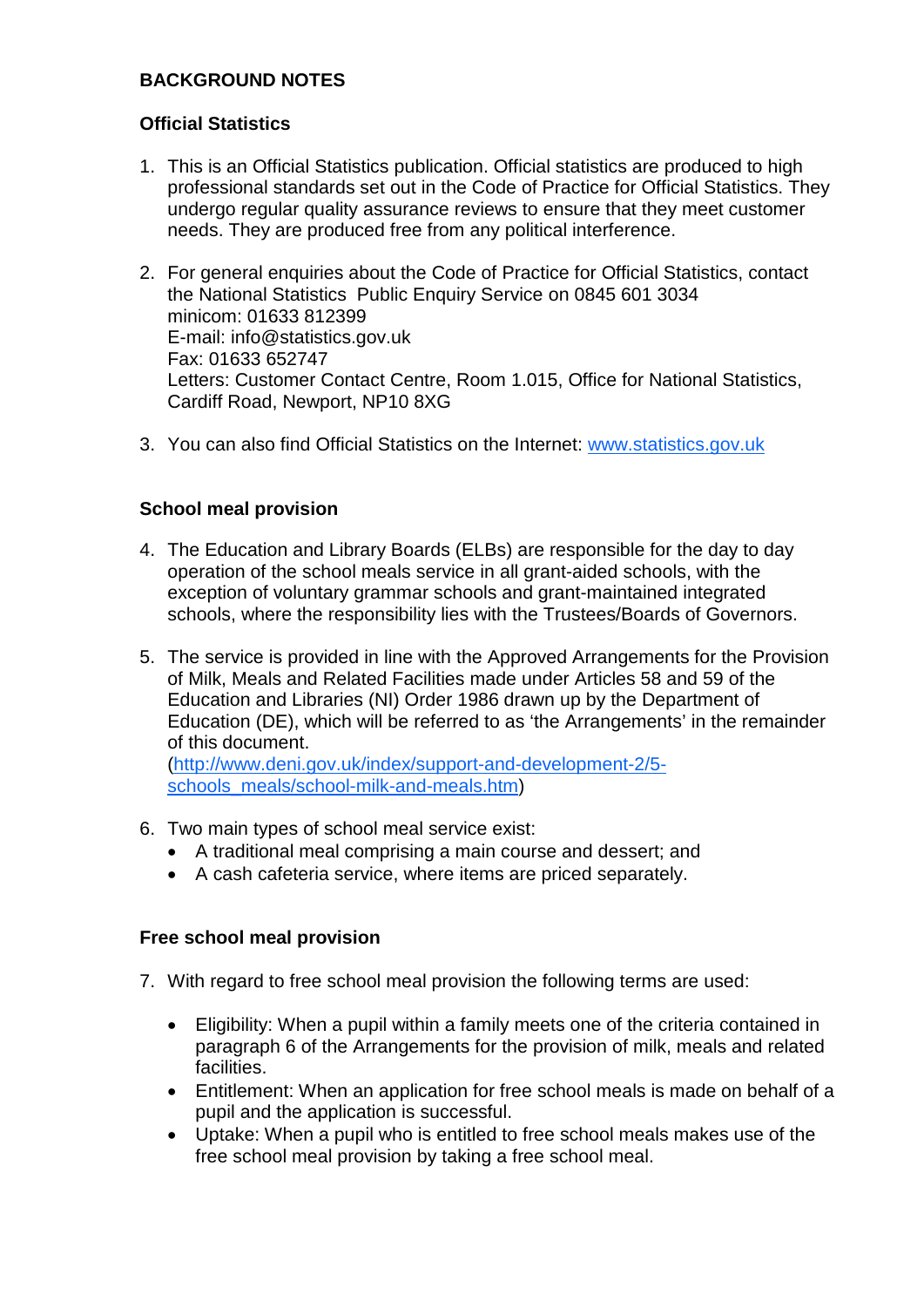- 8. Certain categories of pupils are entitled to free school meals. Details of the qualifying criteria are contained in paragraph 6 of the Arrangements. The ELBs are responsible for administering the award of free school meals. Entitlement to free school meals is widely used as an indicator of deprivation.
- 9. From the start of the 2010/11 school year the eligibility criteria for free school meals was extended to include full-time nursery and primary school children whose parents are in receipt of Working Tax Credit and have an annual taxable income which does not exceed £16,190 (in 2013/14). The new criterion was introduced on a phased basis with nursery, foundation stage and key stage 1 pupils eligible from September 2010. This was extended in September 2011 to key stage 2 pupils. It will be further extended to post-primary school pupils from September 2014.

#### **School Meals Census**

\_\_\_\_\_\_\_\_\_\_\_\_\_\_\_\_\_\_

- 10.The main statistics in this press release have been derived from the annual school meals data collection, commonly known as the school meals census. The data collection for the 2013/14 school meals census was undertaken by the Department, with data collected directly from each grant-aided school. Prior to 2012/13 ELBs were responsible for the collection of data in relation to schools in the controlled and maintained sectors and provided a collated return for their area to the Department.
- 11.The 2013/14 school meals census figures in this press release are based on information as at 11<sup>th</sup> October 2013<sup>2</sup>. Some tables in this press release include data on school enrolments and the number of pupils entitled to free school meals. Data on school enrolments and free school meal entitlement (FSME) were collected as part of the annual school enrolments data collection exercise and are also based on information as at 11<sup>th</sup> October 2013.
- 12.In nursery and primary schools, new pupils often have a phased introduction to school with some pupils not starting school until late October. Also new pupils may have a shorter day initially, without a lunch break. The school meals census date is usually the Friday of the first full week in October. This means that not all pupils will have started school, or be staying for lunch break. While pupils due to start later in the month will be counted in school enrolment, and free school meal entitlement figures, they will not be present to take a meal and will not therefore be counted in school meals census figures. Figures presented for free school meal uptake in nursery and primary schools, but particularly nursery, will therefore be lower than would be the case with a later census date. In 2012/13 the school meals census date was delayed and took place on 19<sup>th</sup> October 2012. This is likely to explain the higher uptake of free school meals in nursery schools in 2012/13, which returned to previous levels in 2013/14.

 $2$ . If school meals were not being provided by the school on the 11<sup>th</sup> October 2013 the school could choose to conduct the census on the nearest day on which meals are provided.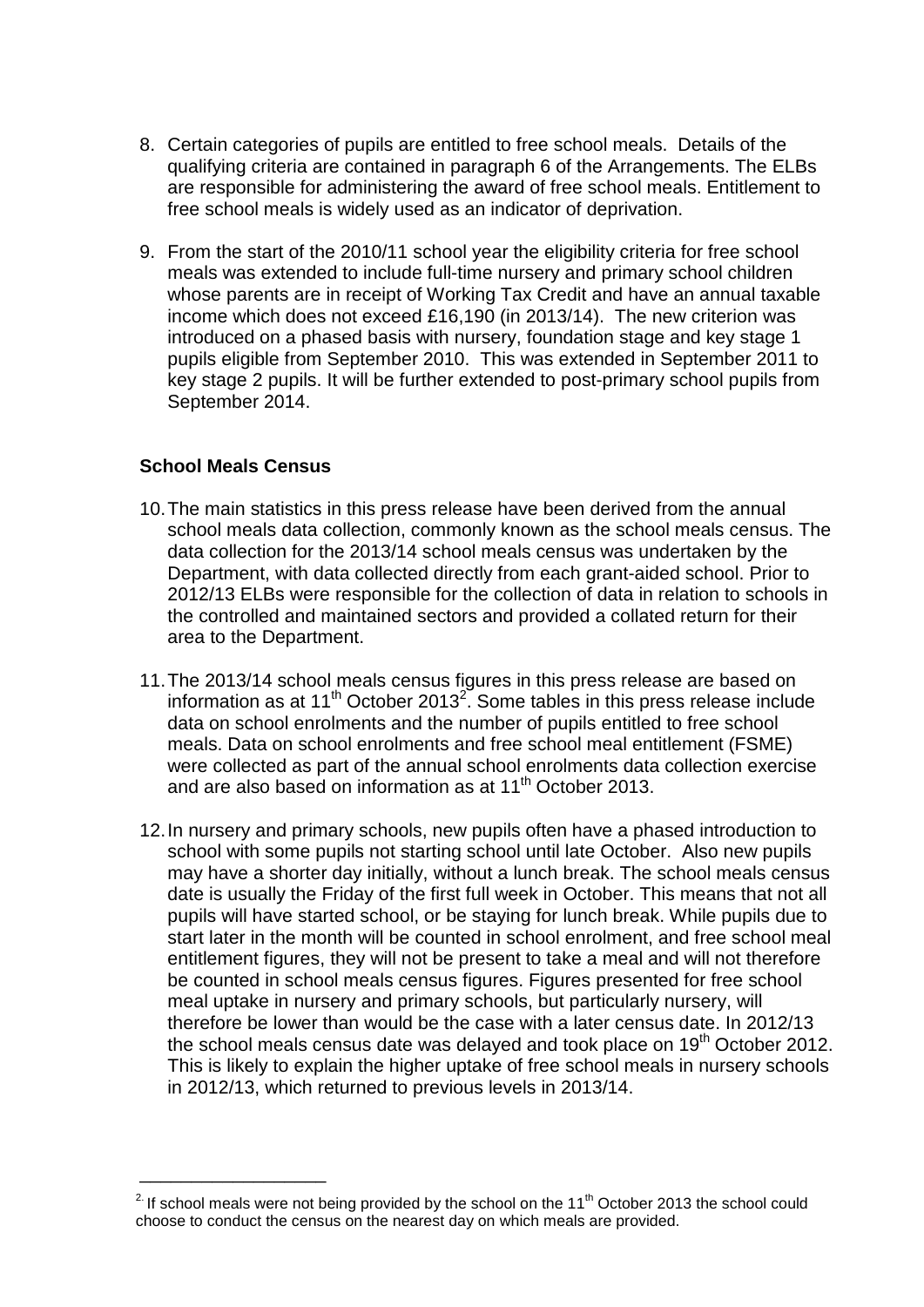- 13.From 2012/13, data collection and validation activities have been carried out by the Department rather than by each Education and Library Board. Some changes were made to the methodology employed and data collected from schools in order to facilitate validation of the data and to improve the clarity of the information presented. These changes mainly affected the count of pupils present used in the calculation of school meal uptake figures, the number of equated paid meals and the number of pupils making other arrangements. For this reason caution should be used in drawing any comparison between data from 2012/13 onwards and data from previous years.
- 14.In schools with a cash cafeteria system, school meal numbers are calculated from lunchtime income. Schools also include income from sales at morning break (and in previous years income from breakfast clubs may also have been included – this was excluded from the 2012/13 data collection onwards). The cost of a fixed price meal is used to convert income from lunch and break-time sales to equated meal numbers. Equated meal numbers will not exactly match pupils present for meals.
- 15.There were 8,788 pupils who were recorded as being present on census day but schools indicated they were not availing of a school lunch break. These pupils were mainly in nursery and primary schools. This will include part-time nursery pupils and primary pupils whose school day, by census date, did not yet include a lunch break. From the 2012/13 school meals census data onwards these pupils have been excluded from the count of pupils present for the purposes of calculating uptake of school meals.
- 16.There were 15 schools indicating that they do not provide a school meals service. Nine of these schools are nursery schools where none of the pupils have a lunch break included as part of their hours of attendance. A total of 277 pupils at the remaining six schools do receive a lunch break. These 277 pupils are recorded as 'making other lunch arrangements' and are included in the count of pupils present for lunch when calculating percentage uptake of school meals (tables 4, 5 and 8).
- 17.For the 2013/14 data collection the categories of 'other lunch arrangements' and 'taking own food' were merged together to create a 'pupils making other lunch arrangements' category, which includes pupils taking their own food. This was due to difficulties, expressed by some schools, in capturing accurate data for the categories previously used.
- 18.Free school meal entitlement (FSME) data is not presented for special schools as validated data is not available.
- 19.Figures for primary schools may include nursery and/or reception pupils attending primary schools and preparatory departments.
- 20.The figures in this press release may be subject to minor revision and these will be notified in accordance with our revisions policy. This can be accessed at [http://www.deni.gov.uk/de\\_statement\\_on\\_statistical\\_revisions-2.doc](http://www.deni.gov.uk/de_statement_on_statistical_revisions-2.doc)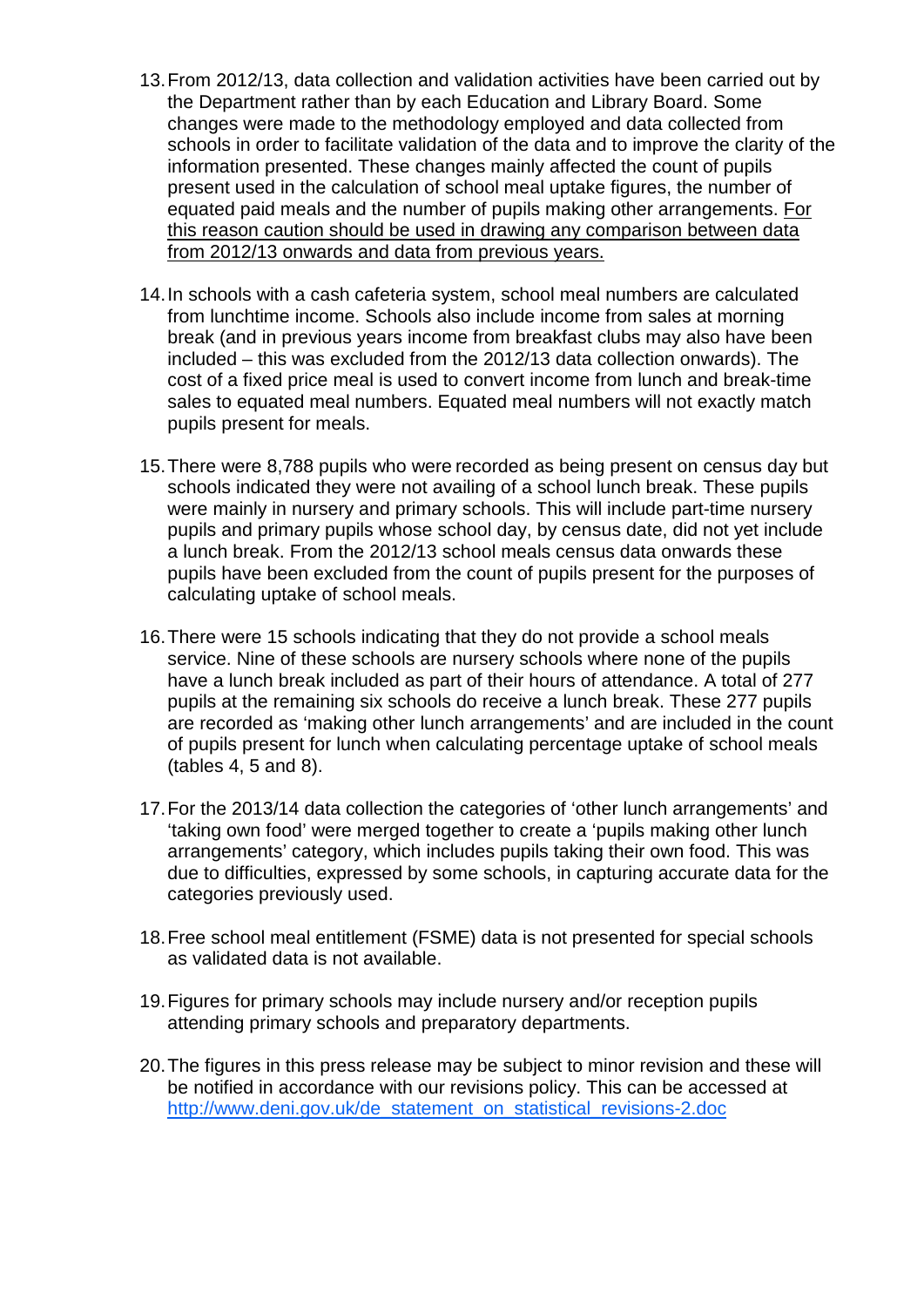- 21.More detail about the collection of data on school meals can be found on the DE website. This can be accessed at [http://www.deni.gov.uk/school\\_meals\\_procedures.pdf](http://www.deni.gov.uk/school_meals_procedures.pdf)
- 22. The Facts and Figures section of the DE website (www.deni.gov.uk) also presents data from the school meals census, summarised at Northern Ireland and Education and Library Board level. Statistics on school enrolments, school performance, pupil attendance, teacher numbers, pupil:teacher ratios, school leaver destinations and qualifications may also be accessed via the website.

#### **General**

23.The following symbols are used in the tables in this Press Release:

 $*$  = Relates to fewer than 5 cases

 $#$  = Number (5 or more) suppressed to prevent disclosure of small numbers elsewhere

- = Indicates no schools in this category

#### **Comparative Data**

24. The following publications provided the comparative statistics used in Table 7:

- England: School Food Trust Take up of school lunches in England 2011- 2012 [http://www.childrensfoodtrust.org.uk/assets/research](http://www.childrensfoodtrust.org.uk/assets/research-reports/seventh_annual_survey2011-2012_statistical_release.pdf)[reports/seventh\\_annual\\_survey2011-2012\\_statistical\\_release.pdf](http://www.childrensfoodtrust.org.uk/assets/research-reports/seventh_annual_survey2011-2012_statistical_release.pdf)
- Scotland: Summary statistics for attainment, leaver destinations and healthy living, No. 3: 2013 Edition, June 2013 <http://www.scotland.gov.uk/Publications/2013/06/7503>

#### **Further enquiries**

25.For more details about the statistics contained in this Press Release, or to request further information and analysis, please contact:

> Stephen Paulin Statistics and Research Team Department of Education Rathgael House Balloo Road **Rathgill** BANGOR BT19 7PR Tel. 028 9127 9638 Fax 028 9127 9594 Email stephen.paulin@deni.gov.uk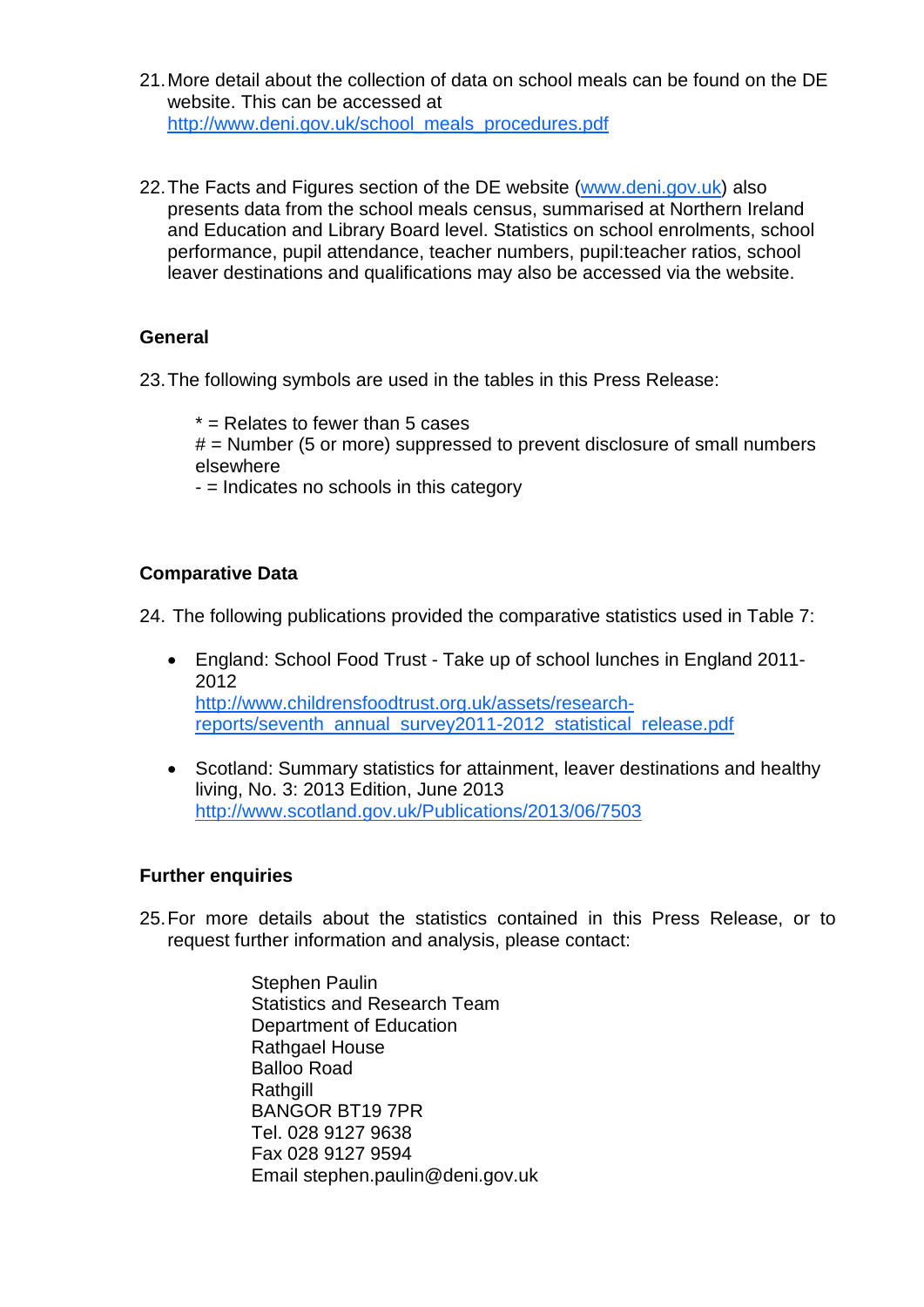- 26.DE Statistical Press Releases can be accessed on the DE website [\(www.deni.gov.uk\)](http://www.deni.gov.uk/) under the Facts and Figures section.
- 27.Press enquiries should be made to the Department's Press Office at the same address, telephone (028) 9127 9701 / fax (028) 9127 9271.
- 28.Feedback on this publication can be provided directly to Stephen Paulin (contact details above).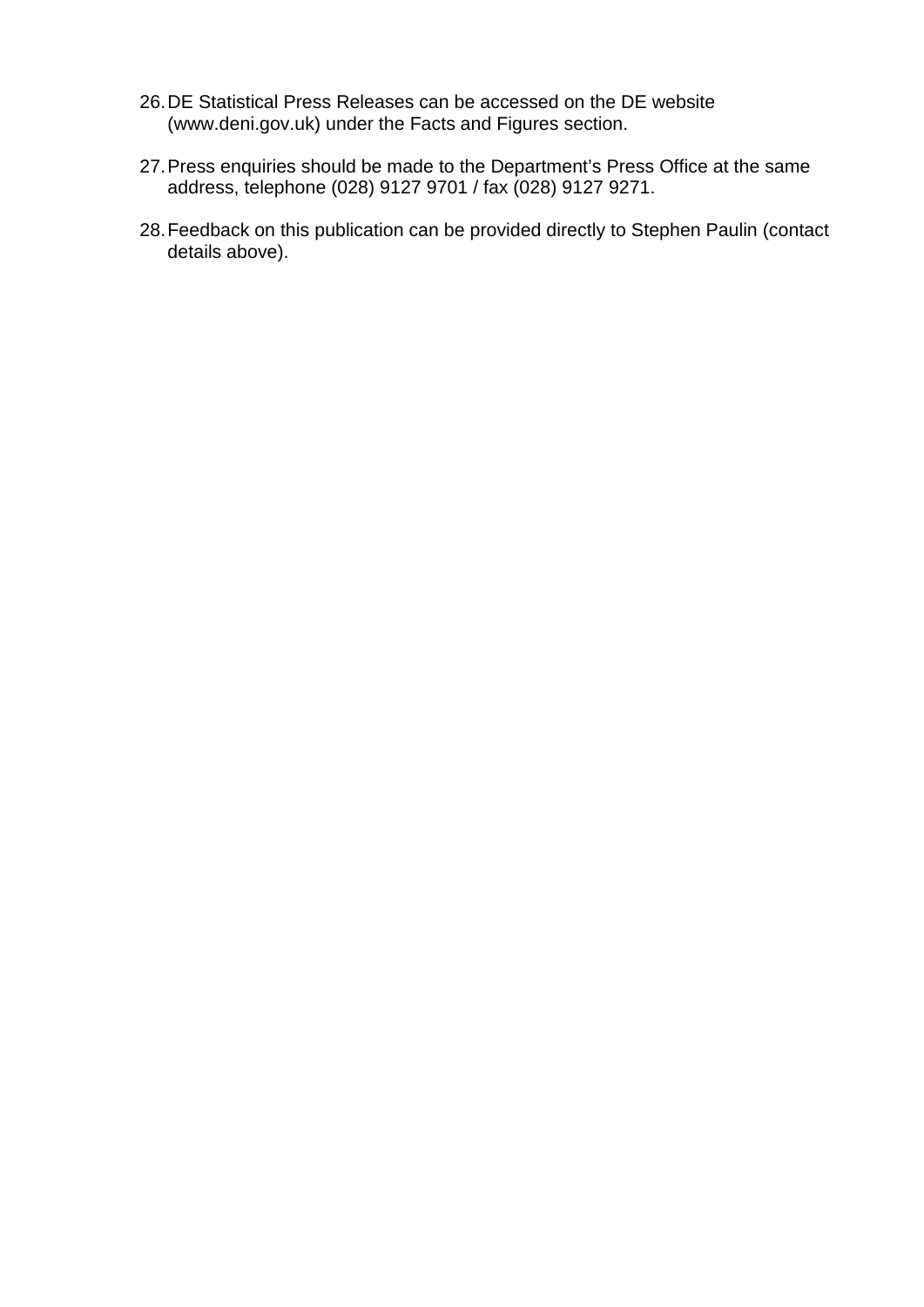#### **Table 1: Pupils present and meals taken on school meals census day, by Education and Library Board: 2013/14**

|                      | All pupils present on<br>census day <sup>1</sup> | <b>Pupils present for</b><br>lunch break $2$ | All meals <sup>3</sup> taken<br>(school and other) <sup>4</sup> |
|----------------------|--------------------------------------------------|----------------------------------------------|-----------------------------------------------------------------|
| <b>Belfast</b>       | 54,176                                           | 53.168                                       | 53,176                                                          |
| Western              | 53,320                                           | 51.946                                       | 51,978                                                          |
| <b>North Eastern</b> | 68.845                                           | 66.233                                       | 66,078                                                          |
| <b>South Eastern</b> | 60.492                                           | 57.678                                       | 57,732                                                          |
| <b>Southern</b>      | 72.199                                           | 71.219                                       | 71.049                                                          |
| Total                | 309,032                                          | 300,244                                      | 300,013                                                         |

*Source: NI school meals census 2013/14* 

Notes:

 $1$  The number of pupils present on school meals census day was provided by each school.

 $^2$  Excludes pupils present on school meals census day whose school day did not include a lunch break, including part-time nursery pupils and some P1 pupils (see background note 15).

 $^3$  Meal figures presented are equated meals: Where schools have a cash cafeteria system for lunch the meal numbers are calculated based on lunchtime income.

Income from morning break provision is also included in the calculation of meal numbers but breakfast club income is excluded (see background note 14).

<sup>4</sup> School' meals include free or paid meals supplied by the school, 'other' meals include where pupils bring their own food or make other arrangements, such as going home for lunch.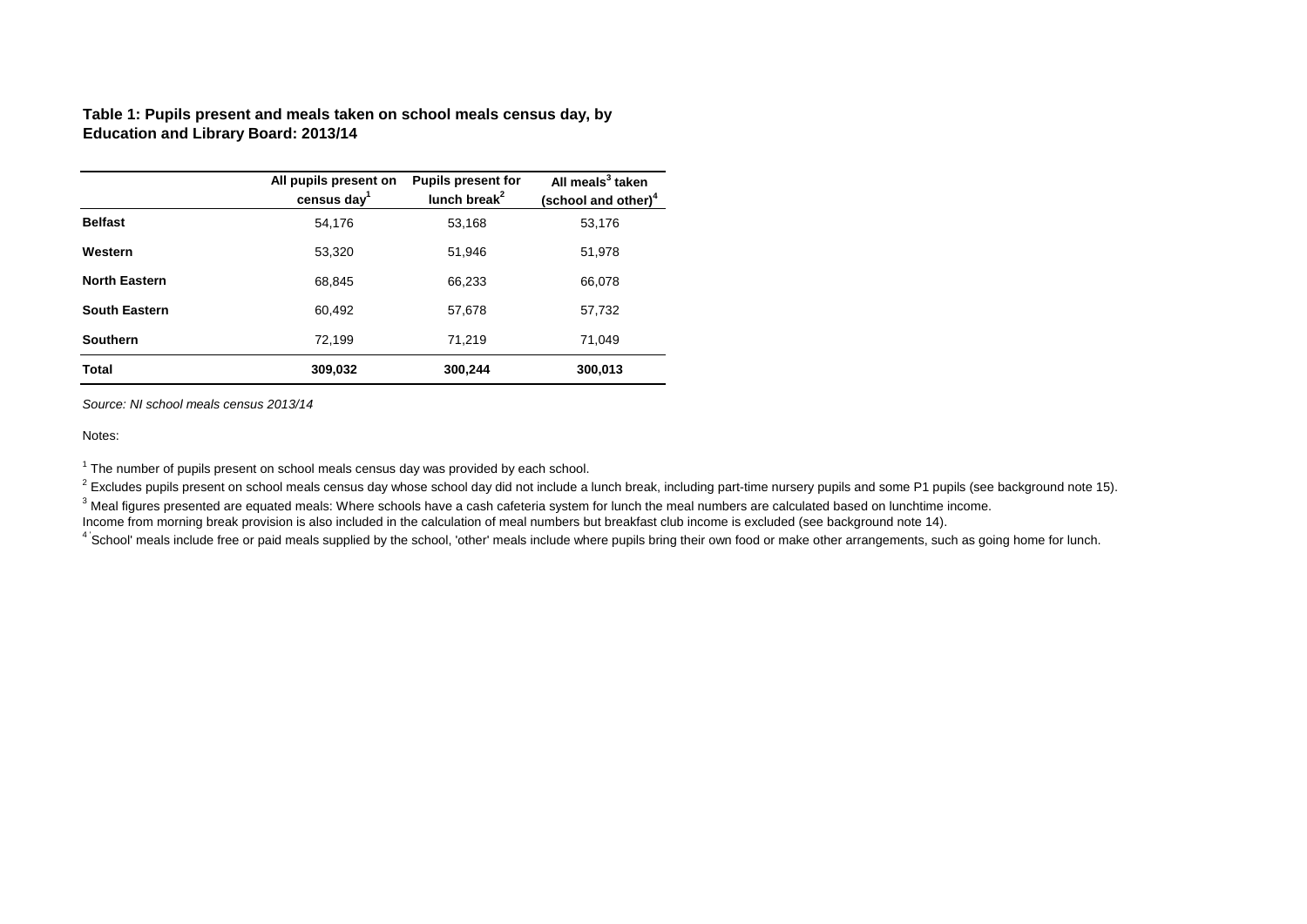**Table 2: Number and type of meals taken on school meals census day, by school type and school management type: 2013/14**

|                                   |                             |                             | Meals provided by school | Other meals <sup>2</sup>         |                                                                   |                    |
|-----------------------------------|-----------------------------|-----------------------------|--------------------------|----------------------------------|-------------------------------------------------------------------|--------------------|
| <b>School Type</b>                | <b>Management Type</b>      | <b>Paid school</b><br>meals | Free school<br>meals     | All school<br>meals <sup>3</sup> | Pupils making other<br>lunch arrangements<br>(including own food) | Total <sup>2</sup> |
| <b>Nursery</b>                    | Controlled                  | 1063                        | 677                      | 1740                             | 50                                                                | 1790               |
|                                   | <b>RC</b> Maintained        | 570                         | 563                      | 1133                             | 50                                                                | 1183               |
|                                   | <b>TOTAL</b>                | 1633                        | 1240                     | 2873                             | 100                                                               | 2973               |
| Primary <sup>1</sup> and          | Controlled                  | 21658                       | 17847                    | 39505                            | 33521                                                             | 73026              |
| Preparatory<br><b>Departments</b> | Voluntary                   | 1022                        | 13                       | 1035                             | 485                                                               | 1520               |
|                                   | <b>RC</b> Maintained        | 21563                       | 23089                    | 44652                            | 28686                                                             | 73338              |
|                                   | Other Maintained            | 637                         | 1196                     | 1833                             | 1025                                                              | 2858               |
|                                   | Controlled Integrated       | 700                         | 928                      | 1628                             | 1773                                                              | 3401               |
|                                   | Grant Maintained Integrated | 1488                        | 1219                     | 2707                             | 2745                                                              | 5452               |
|                                   | <b>TOTAL</b>                | 47068                       | 44292                    | 91360                            | 68235                                                             | 159595             |
| Secondary (non                    | Controlled                  | 9623                        | 4496                     | 14119                            | 11632                                                             | 25751              |
| grammar)                          | <b>RC</b> Maintained        | #                           | 9708                     | 22071                            | #                                                                 | 36200              |
|                                   | Other Maintained            | #                           | 139                      | 246                              | #                                                                 | 522                |
|                                   | Controlled Integrated       | 433                         | 392                      | 825                              | 1420                                                              | 2245               |
|                                   | Grant Maintained Integrated | 3536                        | 1980                     | 5516                             | 3107                                                              | 8623               |
|                                   | <b>TOTAL</b>                | 26062                       | 16715                    | 42777                            | 30564                                                             | 73341              |
| Grammar                           | Controlled                  | 6394                        | 652                      | 7046                             | 7398                                                              | 14444              |
|                                   | Voluntary                   | 21028                       | 3022                     | 24050                            | 21277                                                             | 45327              |
|                                   | <b>TOTAL</b>                | 27422                       | 3674                     | 31096                            | 28675                                                             | 59771              |
| <b>Post-Primary Total</b>         |                             | 53484                       | 20389                    | 73873                            | 59239                                                             | 133112             |
| <b>Special</b>                    | Controlled                  | 1047                        | 1830                     | 2877                             | 1215                                                              | 4092               |
|                                   | <b>RC</b> Maintained        | #                           | 146                      | 163                              | #                                                                 | 202                |
|                                   | Other Maintained            | #                           | 25                       | 38                               |                                                                   | 39                 |
|                                   | <b>TOTAL</b>                | 1077                        | 2001                     | 3078                             | 1255                                                              | 4333               |
| All grant-aided                   | Controlled                  | 39785                       | 25502                    | 65287                            | 53816                                                             | 119103             |
| schools                           | Voluntary                   | 22050                       | 3035                     | 25085                            | 21762                                                             | 46847              |
|                                   | <b>RC</b> Maintained        | 34513                       | 33506                    | 68019                            | 42904                                                             | 110923             |
|                                   | Other Maintained            | 757                         | 1360                     | 2117                             | 1302                                                              | 3419               |
|                                   | Controlled Integrated       | 1133                        | 1320                     | 2453                             | 3193                                                              | 5646               |
|                                   | Grant Maintained Integrated | 5024                        | 3199                     | 8223                             | 5852                                                              | 14075              |
|                                   | <b>GRAND TOTAL</b>          | 103262                      | 67922                    | 171184                           | 128829                                                            | 300013             |

*Source: NI school meals census 2013/14* 

Notes:

<sup>1</sup> Includes pupils in reception and nursery classes of primary schools

 $^2$  Excludes pupils present on school meals census day whose school day did not include a lunch break, including part-time nursery pupils and some P1 pupils (see background note 15).  $^3$  Paid meal figures presented are equated meals: Where schools have a cash cafeteria system for lunch the meal numbers are calculated based on lunchtime income. Income from morning break provision is also included in the calculation of meal numbers (see background note 14).

\* denotes fewer than 5 pupils # denotes figure >=5 suppressed due to potential identification of individual pupils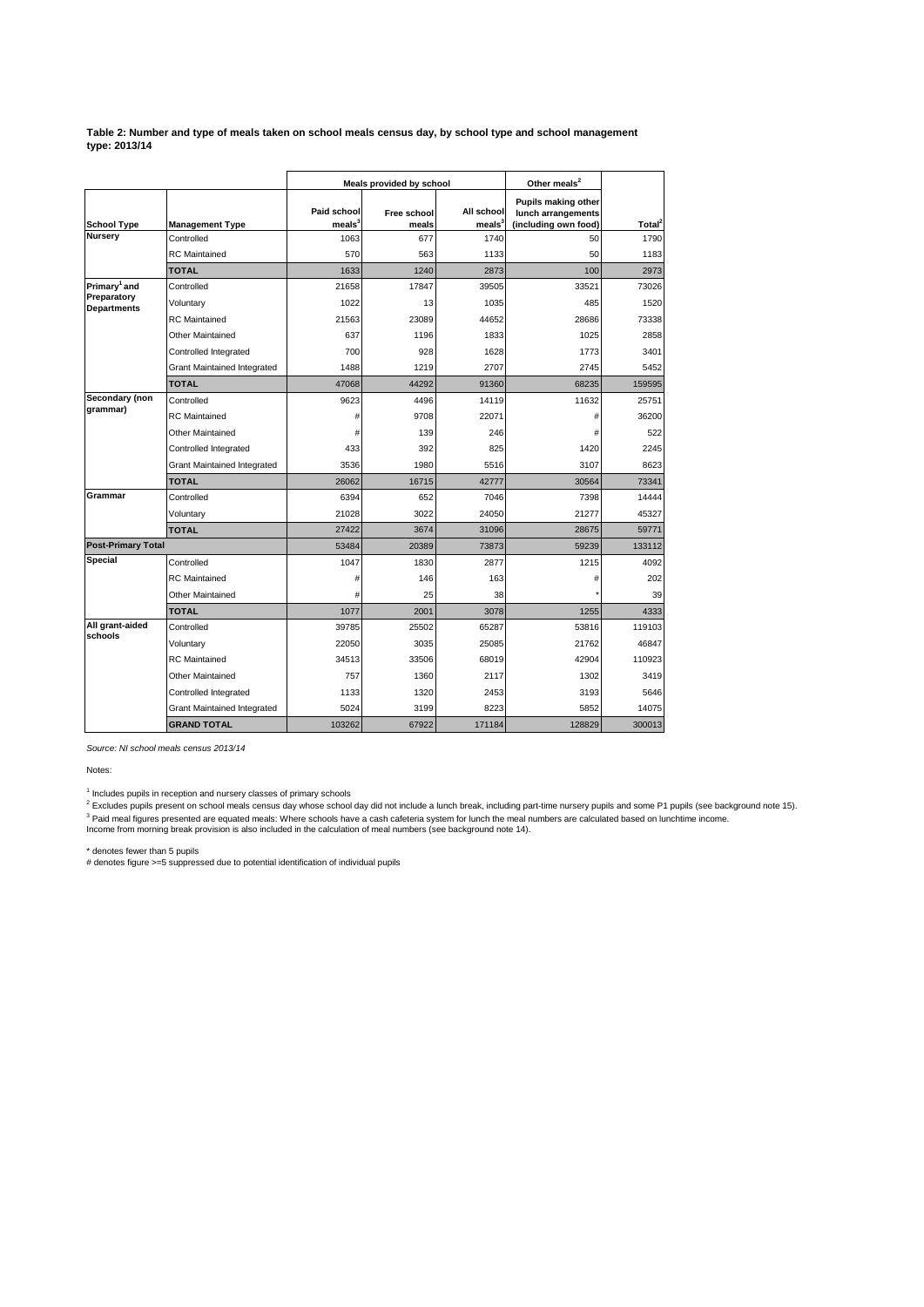**Table 3: Percentage of meals taken on school meals census day, by school type and school management type: 2013/14**

|                                         |                                    |                    | Meals provided by school |                    | Other meals <sup>2</sup>          |                    |
|-----------------------------------------|------------------------------------|--------------------|--------------------------|--------------------|-----------------------------------|--------------------|
|                                         |                                    | Paid school        | Free school              | All school         | Pupils making other lunch         |                    |
|                                         |                                    | meals <sup>3</sup> | meals                    | meals <sup>3</sup> | arrangements (including own food) |                    |
| <b>School Type</b><br><b>Nursery</b>    | <b>Management Type</b>             | %                  | %                        | %                  | %                                 | Total <sup>2</sup> |
|                                         | Controlled                         | 59.4               | 37.8                     | 97.2               | 2.8                               | 100.0              |
|                                         | <b>RC</b> Maintained               | 48.2               | 47.6                     | 95.8               | 4.2                               | 100.0              |
|                                         | <b>TOTAL</b>                       | 54.9               | 41.7                     | 96.6               | 3.4                               | 100.0              |
| Primary <sup>1</sup> and<br>Preparatory | Controlled                         | 29.7               | 24.4                     | 54.1               | 45.9                              | 100.0              |
| <b>Departments</b>                      | Voluntary                          | 67.2               | 0.9                      | 68.1               | 31.9                              | 100.0              |
|                                         | <b>RC</b> Maintained               | 29.4               | 31.5                     | 60.9               | 39.1                              | 100.0              |
|                                         | <b>Other Maintained</b>            | 22.3               | 41.8                     | 64.1               | 35.9                              | 100.0              |
|                                         | Controlled Integrated              | 20.6               | 27.3                     | 47.9               | 52.1                              | 100.0              |
|                                         | Grant Maintained Integrated        | 27.3               | 22.4                     | 49.7               | 50.3                              | 100.0              |
|                                         | <b>TOTAL</b>                       | 29.5               | 27.8                     | 57.2               | 42.8                              | 100.0              |
| Secondary                               | Controlled                         | 37.4               | 17.5                     | 54.8               | 45.2                              | 100.0              |
| (non grammar)                           | <b>RC</b> Maintained               | #                  | 26.8                     | 61.0               | #                                 | 100.0              |
|                                         | <b>Other Maintained</b>            | #                  | 26.6                     | 47.1               | #                                 | 100.0              |
|                                         | Controlled Integrated              | 19.3               | 17.5                     | 36.7               | 63.3                              | 100.0              |
|                                         | <b>Grant Maintained Integrated</b> | 41.0               | 23.0                     | 64.0               | 36.0                              | 100.0              |
|                                         | <b>TOTAL</b>                       | 35.5               | 22.8                     | 58.3               | 41.7                              | 100.0              |
| Grammar                                 | Controlled                         | 44.3               | 4.5                      | 48.8               | 51.2                              | 100.0              |
|                                         | Voluntary                          | 46.4               | 6.7                      | 53.1               | 46.9                              | 100.0              |
|                                         | <b>TOTAL</b>                       | 45.9               | 6.1                      | 52.0               | 48.0                              | 100.0              |
| <b>Post-Primary Total</b>               |                                    | 40.2               | 15.3                     | 55.5               | 44.5                              | 100.0              |
| <b>Special</b>                          | Controlled                         | 25.6               | 44.7                     | 70.3               | 29.7                              | 100.0              |
|                                         | <b>RC</b> Maintained               | #                  | 72.3                     | 80.7               | #                                 | 100.0              |
|                                         | <b>Other Maintained</b>            | #                  | 64.1                     | 97.4               | $\star$                           | 100.0              |
|                                         | <b>TOTAL</b>                       | 24.9               | 46.2                     | 71.0               | 29.0                              | 100.0              |
| All grant-aided Controlled              |                                    | 33.4               | 21.4                     | 54.8               | 45.2                              | 100.0              |
| schools                                 | Voluntary                          | 47.1               | 6.5                      | 53.5               | 46.5                              | 100.0              |
|                                         | <b>RC</b> Maintained               | 31.1               | 30.2                     | 61.3               | 38.7                              | 100.0              |
|                                         | <b>Other Maintained</b>            | 22.1               | 39.8                     | 61.9               | 38.1                              | 100.0              |
|                                         | Controlled Integrated              | 20.1               | 23.4                     | 43.4               | 56.6                              | 100.0              |
|                                         | <b>Grant Maintained Integrated</b> | 35.7               | 22.7                     | 58.4               | 41.6                              | 100.0              |
|                                         | <b>GRAND TOTAL</b>                 | 34.4               | 22.6                     | 57.1               | 42.9                              | 100.0              |

*Source: NI school meals census 2013/14*

Notes:

<sup>1</sup> Includes pupils in reception and nursery classes of primary schools

<sup>2</sup> Excludes pupils present on school meals census day whose school day did not include a lunch break, including part-time nursery pupils and some P1 pupils (see background note 15).<br><sup>3</sup> Paid meal figures presented are bas Income from morning break provision is also included in the calculation of meal numbers (see background note 14).

\* denotes fewer than 5 pupils # denotes figure >=5 suppressed due to potential identification of individual pupils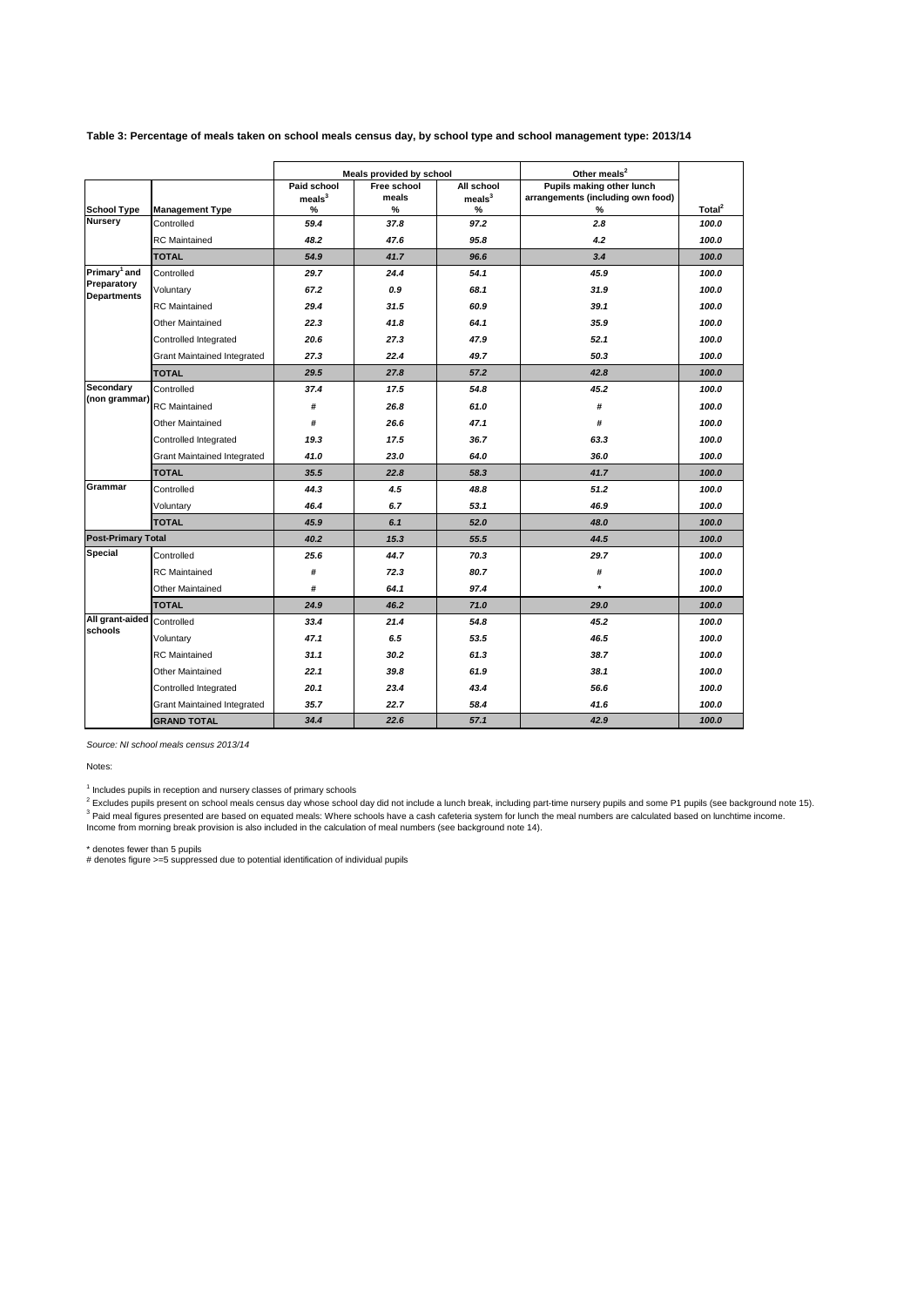**Table 4: Uptake of school meals (free and paid) - number and percentage of pupils present for lunch on school meals census day, by Education and Library Board, school type and school management type: 2013/14**

|                           |                                    | <b>Belfast</b>                 |                             | Western                        |                          | <b>North Eastern</b>           |                          | South Eastern                  |                          | Southern                       |                             | <b>Total</b>                   |                          |
|---------------------------|------------------------------------|--------------------------------|-----------------------------|--------------------------------|--------------------------|--------------------------------|--------------------------|--------------------------------|--------------------------|--------------------------------|-----------------------------|--------------------------------|--------------------------|
|                           |                                    | School                         |                             | School                         |                          | School                         |                          | School                         |                          | School                         |                             | School                         |                          |
| <b>School Type</b>        | <b>Management Type</b>             | meals<br>provided <sup>2</sup> | Uptake <sup>3</sup><br>$\%$ | meals<br>provided <sup>2</sup> | Uptake <sup>3</sup><br>% | meals<br>provided <sup>2</sup> | Uptake <sup>3</sup><br>% | meals<br>provided <sup>2</sup> | Uptake <sup>3</sup><br>% | meals<br>provided <sup>2</sup> | Uptake <sup>3</sup><br>$\%$ | meals<br>provided <sup>2</sup> | Uptake <sup>3</sup><br>% |
| <b>Nursery</b>            | Controlled                         | 447                            | 99.6                        | 323                            | 90.7                     | 171                            | 95.0                     | 341                            | 99.4                     | 458                            | 99.1                        | 1740                           | 97.2                     |
|                           | <b>RC</b> Maintained               | 652                            | 97.9                        |                                |                          | 19                             | 73.1                     | 230                            | 95.0                     | 232                            | 93.2                        | 1133                           | 95.8                     |
|                           | <b>TOTAL</b>                       | 1099                           | 98.6                        | 323                            | 90.7                     | 190                            | 92.2                     | 571                            | 97.6                     | 690                            | 97.0                        | 2873                           | 96.6                     |
| Primary <sup>1</sup> and  | Controlled                         | 5553                           | 59.4                        | 5686                           | 72.1                     | 11126                          | 52.1                     | 7913                           | 41.0                     | 9227                           | 62.0                        | 39505                          | 54.3                     |
| Preparatory               | Voluntary                          | 749                            | 71.7                        |                                | $\overline{\phantom{a}}$ |                                |                          | 270                            | 62.4                     | 16                             | 37.2                        | 1035                           | 68.1                     |
| <b>Departments</b>        | <b>RC</b> Maintained               | 7134                           | 63.6                        | 12208                          | 68.1                     | 6425                           | 56.5                     | 5082                           | 49.3                     | 13803                          | 61.5                        | 44652                          | 60.9                     |
|                           | <b>Other Maintained</b>            | 663                            | 64.4                        | 376                            | 73.6                     | 181                            | 38.8                     | 141                            | 73.4                     | 472                            | 71.7                        | 1833                           | 64.1                     |
|                           | Controlled Integrated              | 260                            | 57.3                        | 23                             | 59.0                     | 743                            | 56.7                     | 529                            | 35.5                     | 73                             | 68.9                        | 1628                           | 47.9                     |
|                           | <b>Grant Maintained Integrated</b> | 259                            | 44.5                        | 681                            | 62.9                     | 596                            | 49.0                     | 488                            | 36.9                     | 683                            | 54.7                        | 2707                           | 49.7                     |
|                           | <b>TOTAL</b>                       | 14618                          | 61.7                        | 18974                          | 69.1                     | 19071                          | 53.4                     | 14423                          | 43.6                     | 24274                          | 61.6                        | 91360                          | 57.4                     |
| Secondary (non Controlled |                                    | 1523                           | 51.2                        | 1905                           | 73.4                     | 3437                           | 46.6                     | 2607                           | 49.2                     | 4647                           | 60.3                        | 14119                          | 54.4                     |
| grammar)                  | <b>RC</b> Maintained               | 3234                           | 49.6                        | 6294                           | 73.5                     | 3414                           | 53.8                     | 2112                           | 53.1                     | 7017                           | 64.9                        | 22071                          | 60.9                     |
|                           | <b>Other Maintained</b>            | 246                            | 47.1                        |                                |                          |                                |                          |                                |                          | $\overline{\phantom{a}}$       |                             | 246                            | 47.1                     |
|                           | Controlled Integrated              | $\overline{\phantom{a}}$       | $\tilde{\phantom{a}}$       |                                |                          | 341                            | 45.2                     | 343                            | 27.0                     | 141                            | 63.8                        | 825                            | 36.7                     |
|                           | <b>Grant Maintained Integrated</b> | 826                            | 61.3                        | 1248                           | 71.1                     | 1353                           | 64.0                     | 1486                           | 60.9                     | 603                            | 60.9                        | 5516                           | 63.8                     |
|                           | <b>TOTAL</b>                       | 5829                           | 51.3                        | 9447                           | 73.1                     | 8545                           | 51.5                     | 6548                           | 50.4                     | 12408                          | 62.9                        | 42777                          | 58.1                     |
| Grammar                   | Controlled                         | 897                            | 49.5                        | 1562                           | 60.5                     | 1758                           | 40.6                     | 1465                           | 43.9                     | 1364                           | 54.9                        | 7046                           | 48.4                     |
|                           | Voluntary                          | 6088                           | 43.5                        | 5018                           | 62.5                     | 4290                           | 51.1                     | 3241                           | 49.0                     | 5413                           | 64.0                        | 24050                          | 52.9                     |
|                           | <b>TOTAL</b>                       | 6985                           | 44.2                        | 6580                           | 62.1                     | 6048                           | 47.5                     | 4706                           | 47.3                     | 6777                           | 62.0                        | 31096                          | 51.8                     |
| <b>Post-Primary Total</b> |                                    | 12814                          | 47.2                        | 16027                          | 68.1                     | 14593                          | 49.8                     | 11254                          | 49.0                     | 19185                          | 62.6                        | 73873                          | 55.3                     |
| Special                   | Controlled                         | 736                            | 74.0                        | 491                            | 80.1                     | 655                            | 70.0                     | 637                            | 57.9                     | 358                            | 81.0                        | 2877                           | 70.4                     |
|                           | <b>RC</b> Maintained               | 163                            | 80.7                        |                                |                          | $\overline{\phantom{a}}$       |                          |                                |                          |                                |                             | 163                            | 80.7                     |
|                           | Other Maintained                   |                                | $\tilde{\phantom{a}}$       |                                |                          | 38                             | 97.4                     |                                |                          |                                | $\overline{a}$              | 38                             | 97.4                     |
|                           | <b>TOTAL</b>                       | 899                            | 75.2                        | 491                            | 80.1                     | 693                            | 71.1                     | 637                            | 57.9                     | 358                            | 81.0                        | 3078                           | 71.2                     |
| All grant-aided           | Controlled                         | 9156                           | 58.8                        | 9967                           | 71.0                     | 17147                          | 50.2                     | 12963                          | 44.1                     | 16054                          | 61.8                        | 65287                          | 54.8                     |
| schools                   | Voluntary                          | 6837                           | 45.4                        | 5018                           | 62.5                     | 4290                           | 51.1                     | 3511                           | 49.8                     | 5429                           | 63.9                        | 25085                          | 53.4                     |
|                           | <b>RC</b> Maintained               | 11183                          | 60.1                        | 18502                          | 69.8                     | 9858                           | 55.5                     | 7424                           | 51.1                     | 21052                          | 62.8                        | 68019                          | 61.3                     |
|                           | <b>Other Maintained</b>            | 909                            | 58.6                        | 376                            | 73.6                     | 219                            | 43.3                     | 141                            | 73.4                     | 472                            | 71.7                        | 2117                           | 61.9                     |
|                           | Controlled Integrated              | 260                            | 57.3                        | 23                             | 59.0                     | 1084                           | 52.5                     | 872                            | 31.6                     | 214                            | 65.4                        | 2453                           | 43.4                     |
|                           | <b>Grant Maintained Integrated</b> | 1085                           | 56.2                        | 1929                           | 68.0                     | 1949                           | 58.5                     | 1974                           | 52.4                     | 1286                           | 57.4                        | 8223                           | 58.3                     |
|                           | <b>GRAND TOTAL</b>                 | 29430                          | 55.4                        | 35815                          | 68.9                     | 34547                          | 52.2                     | 26885                          | 46.6                     | 44507                          | 62.5                        | 171184                         | 57.0                     |

*Source: NI school meals census 2013/14* 

Notes:

<sup>1</sup> Includes pupils in reception and nursery classes of primary schools

 $^2$  Meal figures presented are equated meals: Where schools have a cash cafeteria system for lunch the meal numbers are calculated based on lunchtime income.

Income from morning break provision is also included in the calculation of meal numbers (see background note 14).

 $3$  Uptake is expressed as the number of school meals provided (free and paid) as a percentage of the number of pupils present for lunch on census day. Pupils present for lunch excludes pupils present on school meals census day whose school day did not include a lunch break, including part-time nursery pupils and some P1 pupils (see background note 15).

- indicates no schools in this category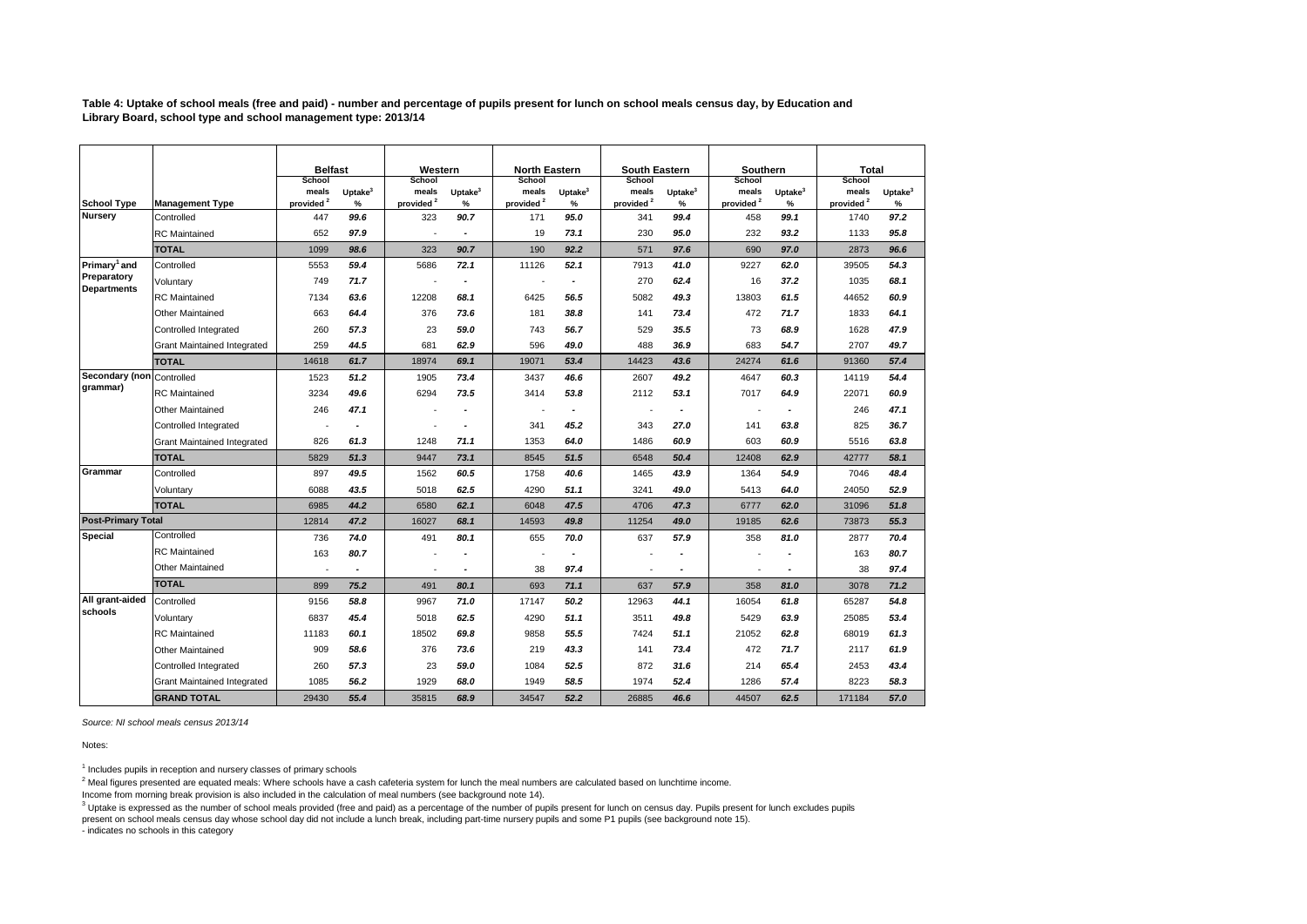**Table 5: Uptake of school meals (free and paid) - number and percentage of pupils present for lunch, by Education and Library Board: 2012/13 - 2013/14**

|                                            |                      | 2012/13 | 2013/14 |
|--------------------------------------------|----------------------|---------|---------|
| Pupils present for<br>lunch on census      | <b>Belfast</b>       | 53,139  | 53,168  |
| day <sup>1</sup>                           | Western              | 52,141  | 51,946  |
|                                            | <b>North Eastern</b> | 66,100  | 66,233  |
|                                            | South Eastern        | 56,889  | 57,678  |
|                                            | Southern             | 70,272  | 71,219  |
|                                            | <b>Total</b>         | 298,541 | 300,244 |
|                                            |                      |         |         |
| <b>School meals</b><br>provided on census  | <b>Belfast</b>       | 29,221  | 29,430  |
| day <sup>2</sup>                           | Western              | 35,249  | 35,815  |
|                                            | <b>North Eastern</b> | 33,054  | 34,547  |
|                                            | <b>South Eastern</b> | 26,377  | 26,885  |
|                                            | <b>Southern</b>      | 44,133  | 44,507  |
|                                            | Total                | 168,034 | 171,184 |
|                                            |                      |         |         |
| School meals as %<br>of all pupils present | <b>Belfast</b>       | 55.0    | 55.4    |
| (Uptake)                                   | Western              | 67.6    | 68.9    |
|                                            | <b>North Eastern</b> | 50.0    | 52.2    |
|                                            | South Eastern        | 46.4    | 46.6    |
|                                            | Southern             | 62.8    | 62.5    |
|                                            | <b>Total</b>         | 56.3    | 57.0    |

*Source: NI school meals census 2012/13 - 2013/14* 

Notes:

<sup>1</sup> Pupils present for lunch excludes pupils present on school meals census day whose school day did not include a lunch break, including

part-time nursery pupils and some P1 pupils (see background note 15).<br><sup>2</sup> Meal figures presented are equated meals: Where schools have a cash cafeteria system for lunch the meal numbers are calculated based on lunchtime in Income from morning break provision is also included in the calculation of meal numbers (see background note 14).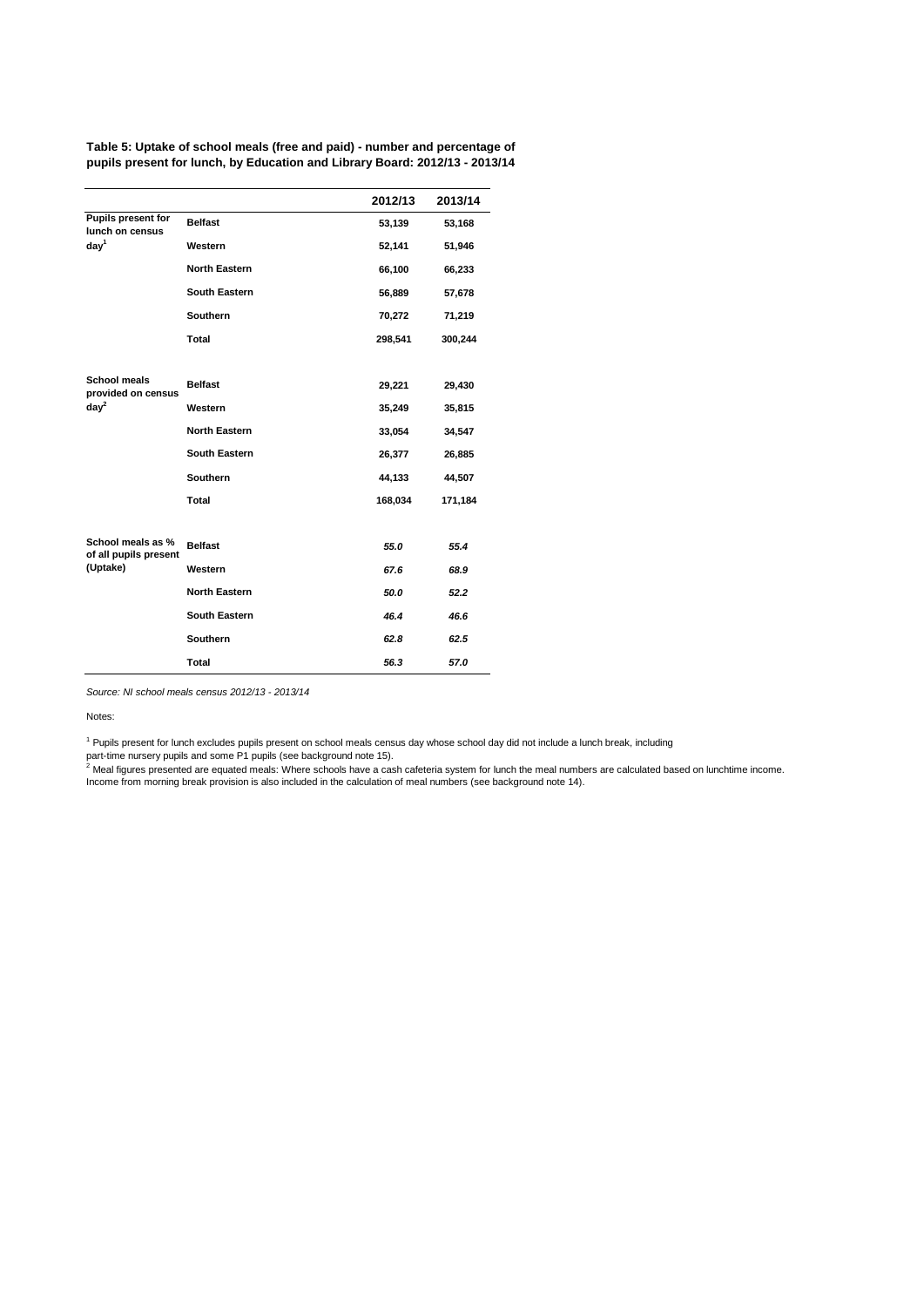**Table 6: Percentage of school meals provided (free and paid) by type of meal provision, school type and school management type: 2013/14**

|                                   |                                    | <b>Traditional meals</b> | Cash cafeteria<br>meals <sup>2</sup> |
|-----------------------------------|------------------------------------|--------------------------|--------------------------------------|
| <b>School Type</b>                | <b>Management Type</b>             | %                        | %                                    |
| <b>Nursery</b>                    | Controlled                         | 100.0                    | 0.0                                  |
|                                   | <b>RC</b> Maintained               | 100.0                    | 0.0                                  |
|                                   | <b>TOTAL</b>                       | 100.0                    | 0.0                                  |
| Primary <sup>1</sup> and          | Controlled                         | 98.4                     | 1.6                                  |
| Preparatory<br><b>Departments</b> | Voluntary                          | 92.0                     | 8.0                                  |
|                                   | <b>RC</b> Maintained               | 97.6                     | 2.4                                  |
|                                   | <b>Other Maintained</b>            | 100.0                    | 0.0                                  |
|                                   | Controlled Integrated              | 100.0                    | 0.0                                  |
|                                   | <b>Grant Maintained Integrated</b> | 100.0                    | 0.0                                  |
|                                   | <b>TOTAL</b>                       | 98.0                     | 2.0                                  |
| Secondary (non                    | Controlled                         | 1.7                      | 98.3                                 |
| grammar)                          | <b>RC</b> Maintained               | 12.8                     | 87.2                                 |
|                                   | <b>Other Maintained</b>            | 100.0                    | 0.0                                  |
|                                   | Controlled Integrated              | 0.0                      | 100.0                                |
|                                   | <b>Grant Maintained Integrated</b> | 7.7                      | 92.3                                 |
|                                   | <b>TOTAL</b>                       | 8.7                      | 91.3                                 |
| Grammar                           | Controlled                         | 1.3                      | 98.7                                 |
|                                   | Voluntary                          | 8.5                      | 91.5                                 |
|                                   | <b>TOTAL</b>                       | 6.9                      | 93.1                                 |
| <b>Post-Primary Total</b>         |                                    | 8.0                      | 92.0                                 |
| <b>Special</b>                    | Controlled                         | 95.4                     | 4.6                                  |
|                                   | <b>RC</b> Maintained               | 100.0                    | 0.0                                  |
|                                   | <b>Other Maintained</b>            | 100.0                    | 0.0                                  |
|                                   | <b>TOTAL</b>                       | 95.7                     | 4.3                                  |
| All grant-aided<br>schools        | Controlled                         | 66.9                     | 33.1                                 |
|                                   | Voluntary                          | 12.0                     | 88.0                                 |
|                                   | <b>RC</b> Maintained               | 70.1                     | 29.9                                 |
|                                   | Other Maintained                   | 100.0                    | 0.0                                  |
|                                   | Controlled Integrated              | 66.4                     | 33.6                                 |
|                                   | Grant Maintained Integrated        | 38.3                     | 61.7                                 |
|                                   | <b>GRAND TOTAL</b>                 | 59.2                     | 40.8                                 |

*Source: NI school meals census 2013/14* 

Notes:

 $<sup>1</sup>$  Includes pupils in reception and nursery classes of primary schools</sup>

 $^{2}$  Cash cafeteria meal figures presented are equated meals: Where schools have a cash cafeteria system for lunch the meal numbers are calculated based on lunchtime income. Income from morning break provision is also included in the calculation of meal numbers (see background note 14).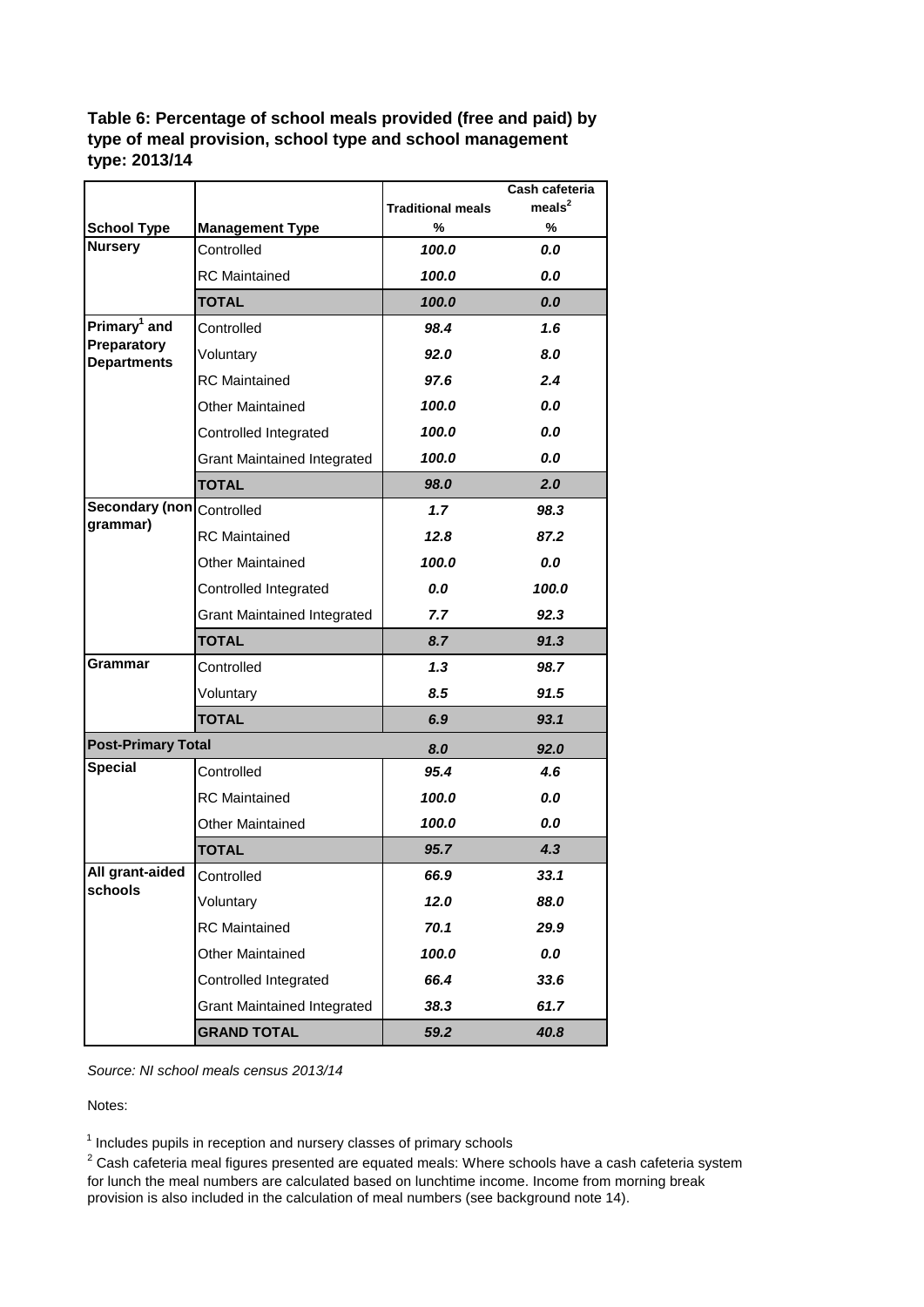**Table 7: Number of school meals provided (free and paid) by type of meal provision, Education and Library Board, school type and school management type: 2013/14**

|                                   |                                    | <b>Belfast</b>     |                |                    | Western        | <b>North Eastern</b> |                    | <b>South Eastern</b>     |                | Southern           |                | <b>Total</b>       |                |
|-----------------------------------|------------------------------------|--------------------|----------------|--------------------|----------------|----------------------|--------------------|--------------------------|----------------|--------------------|----------------|--------------------|----------------|
|                                   |                                    |                    |                |                    |                |                      |                    |                          |                |                    |                |                    |                |
|                                   |                                    | <b>Traditional</b> | Cash cafeteria | <b>Traditional</b> | Cash cafeteria | <b>Traditional</b>   | Cash cafeteria     | <b>Traditional</b>       | Cash cafeteria | <b>Traditional</b> | Cash cafeteria | <b>Traditional</b> | Cash cafeteria |
| <b>School Type</b>                | <b>Management Type</b>             | meals              | meals          | meals              | meals          | meals                | meals <sup>2</sup> | meals                    | meals          | meals              | meals          | meals              | meals          |
| Nursery                           | Controlled                         | 447                |                | 323                | ſ              | 171                  | $\Omega$           | 341                      | $\Omega$       | 458                | $\Omega$       | 1740               | $\mathbf 0$    |
|                                   | <b>RC</b> Maintained               | 652                |                |                    |                | 19                   |                    | 230                      | C              | 232                |                | 1133               | $\mathbf 0$    |
|                                   | <b>TOTAL</b>                       | 1099               | $\overline{0}$ | 323                | $\mathbf{0}$   | 190                  | $\mathbf{0}$       | 571                      | $\mathbf{0}$   | 690                | $\overline{0}$ | 2873               | $\Omega$       |
| Primary <sup>1</sup> and          | Controlled                         | #                  | #              | 5542               | 144            | 10992                | 134                | 7698                     | 215            | $\#$               |                | 38871              | 634            |
| Preparatory<br><b>Departments</b> | Voluntary                          | 666                | 83             |                    |                |                      |                    | 270                      | O              | 16                 |                | 952                | 83             |
|                                   | <b>RC</b> Maintained               | #                  |                | 11375              | 833            | 6378                 | 47                 | 5082                     |                | #                  |                | 43579              | 1073           |
|                                   | <b>Other Maintained</b>            | 663                |                | 376                | $\Omega$       | 181                  | $\Omega$           | 141                      |                | 472                |                | 1833               | $\Omega$       |
|                                   | Controlled Integrated              | 260                |                | 23                 | $\Omega$       | 743                  | $\Omega$           | 529                      |                | 73                 |                | 1628               |                |
|                                   | <b>Grant Maintained Integrated</b> | 259                | n              | 681                | O              | 596                  | $\Omega$           | 488                      | n              | 683                |                | 2707               |                |
|                                   | <b>TOTAL</b>                       | 14527              | 91             | 17997              | 977            | 18890                | 181                | 14208                    | 215            | 23948              | 326            | 89570              | 1790           |
| Secondary (non Controlled         |                                    | #                  |                | $\mathbf 0$        | 1905           | $\mathbf 0$          | 3437               | $\mathbf 0$              | 2607           | $\star$            |                | 239                | 13880          |
| grammar)                          | <b>RC</b> Maintained               |                    |                | 889                | 5405           | $\Omega$             | 3414               | 157                      | 1955           | #                  |                | 2822               | 19249          |
|                                   | <b>Other Maintained</b>            | 246                |                |                    |                |                      |                    |                          |                |                    |                | 246                |                |
|                                   | Controlled Integrated              |                    |                |                    |                | $\mathbf 0$          | 341                | $\mathbf 0$              | 343            | 0                  | 141            | $\mathbf 0$        | 825            |
|                                   | <b>Grant Maintained Integrated</b> | $\Omega$           | 826            | $\Omega$           | 1248           | 422                  | 931                | $\Omega$                 | 1486           | $\Omega$           | 603            | 422                | 5094           |
|                                   | <b>TOTAL</b>                       | 2163               | 3666           | 889                | 8558           | 422                  | 8123               | 157                      | 6391           | 98                 | 12310          | 3729               | 39048          |
| Grammar                           | Controlled                         | $\mathbf 0$        | 897            | 90                 | 1472           | $\mathbf 0$          | 1758               | $\mathbf 0$              | 1465           | $\mathbf 0$        | 1364           | 90                 | 6956           |
|                                   | Voluntary                          | 1132               | 4956           | $\mathbf 0$        | 5018           | 180                  | 4110               | 434                      | 2807           | 306                | 5107           | 2052               | 21998          |
|                                   | <b>TOTAL</b>                       | 1132               | 5853           | 90                 | 6490           | 180                  | 5868               | 434                      | 4272           | 306                | 6471           | 2142               | 28954          |
| <b>Post-Primary Total</b>         |                                    | 3295               | 9519           | 979                | 15048          | 602                  | 13991              | 591                      | 10663          | 404                | 18781          | 5871               | 68002          |
| <b>Special</b>                    | Controlled                         | 736                |                | 491                |                | 522                  | 133                | 637                      | U              | 358                |                | 2744               | 133            |
|                                   | <b>RC</b> Maintained               | 163                |                |                    |                |                      |                    |                          |                |                    |                | 163                | $\Omega$       |
|                                   | <b>Other Maintained</b>            |                    |                |                    |                | 38                   | $\Omega$           | $\overline{\phantom{a}}$ |                | $\overline{a}$     |                | 38                 | $\Omega$       |
|                                   | <b>TOTAL</b>                       | 899                | $\Omega$       | 491                | $\Omega$       | 560                  | 133                | 637                      | $\mathbf{0}$   | 358                | $\Omega$       | 2945               | 133            |
| All grant-aided                   | Controlled                         | 6963               | 2193           | 6446               | 3521           | 11685                | 5462               | 8676                     | 4287           | 9914               | 6140           | 43684              | 21603          |
| schools                           | Voluntary                          | 1798               | 5039           | $\mathbf 0$        | 5018           | 180                  | 4110               | 704                      | 2807           | 322                | 5107           | 3004               | 22081          |
|                                   | <b>RC</b> Maintained               | 9631               | 1552           | 12264              | 6238           | 6397                 | 3461               | 5469                     | 1955           | 13936              | 7116           | 47697              | 20322          |
|                                   | <b>Other Maintained</b>            | 909                | $\Omega$       | 376                | $\Omega$       | 219                  | $\Omega$           | 141                      | $\Omega$       | 472                | $\Omega$       | 2117               |                |
|                                   | Controlled Integrated              | 260                | $\Omega$       | 23                 | $\Omega$       | 743                  | 341                | 529                      | 343            | 73                 | 141            | 1628               | 825            |
|                                   | <b>Grant Maintained Integrated</b> | 259                | 826            | 681                | 1248           | 1018                 | 931                | 488                      | 1486           | 683                | 603            | 3129               | 5094           |
|                                   | <b>GRAND TOTAL</b>                 | 19820              | 9610           | 19790              | 16025          | 20242                | 14305              | 16007                    | 10878          | 25400              | 19107          | 101259             | 69925          |

*Source: NI school meals census 2013/14* 

Notes:

<sup>1</sup> Includes pupils in reception and nursery classes of primary schools

 $^2$  Cash cafeteria meal figures presented are equated meals: Where schools have a cash cafeteria system for lunch the meal numbers are calculated based on lunchtime income.

Income from morning break provision is also included in the calculation of meal numbers (see background note 14).

- indicates no schools in this category

\* denotes fewer than 5 pupils

# denotes figure >=5 suppressed due to potential identification of individual pupils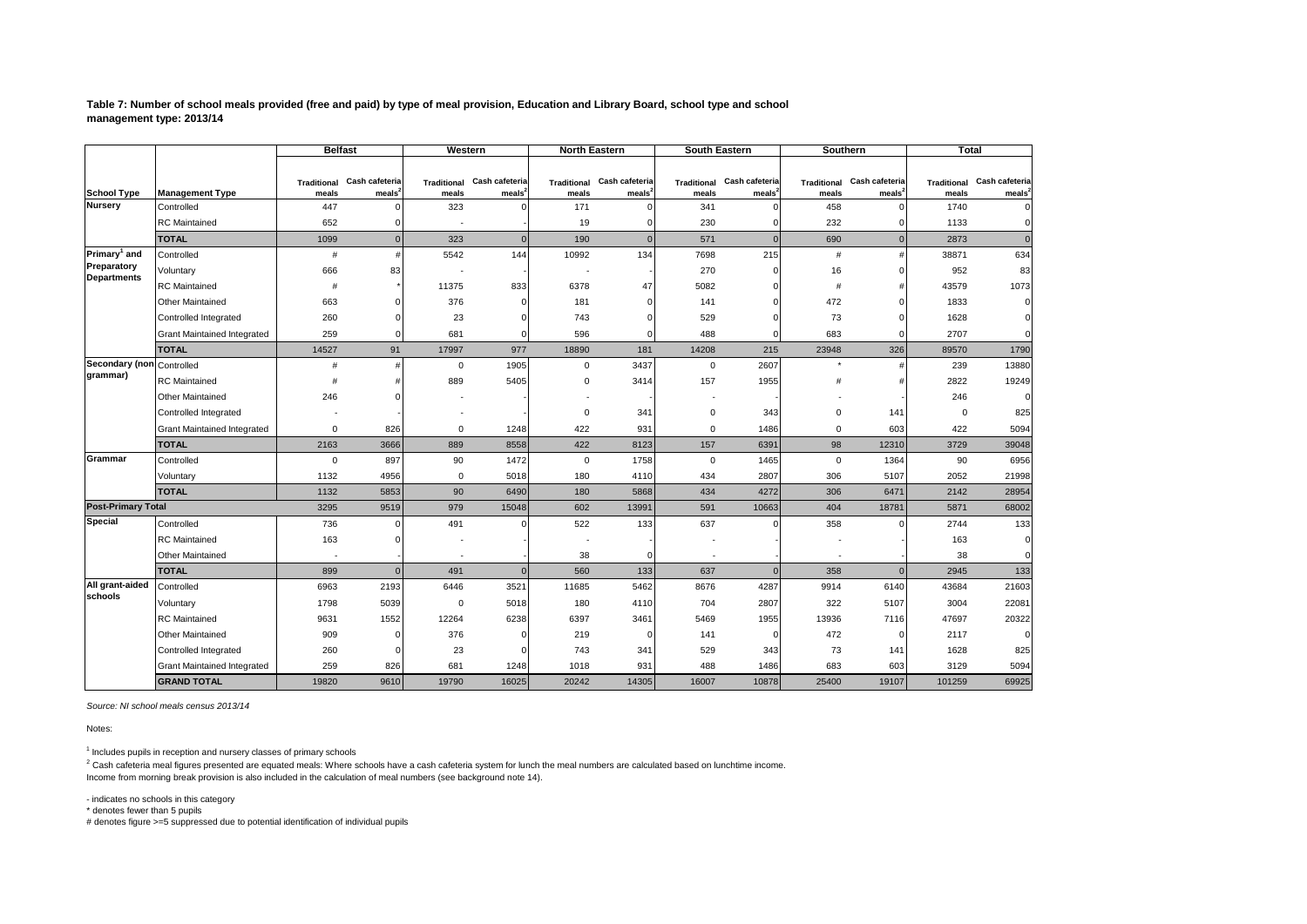|  | Table 8: Uptake of school meals in Northern Ireland, England and Scotland <sup>1</sup> |  |
|--|----------------------------------------------------------------------------------------|--|
|--|----------------------------------------------------------------------------------------|--|

|                      | % of pupils present taking school meals <sup>2</sup> |              |                |      |  |  |  |  |  |
|----------------------|------------------------------------------------------|--------------|----------------|------|--|--|--|--|--|
|                      | Primary <sup>o</sup>                                 | Post-primary | <b>Special</b> | All  |  |  |  |  |  |
| Nl <sup>3</sup>      | 57.4                                                 | 55.3         | 71.2           | 57.0 |  |  |  |  |  |
| England <sup>4</sup> | 46.3                                                 | 39.8         |                |      |  |  |  |  |  |
| $\sf Iscotland^5$    | 53.2                                                 | 43.7         | 83.1           | 49.5 |  |  |  |  |  |

#### Notes:

<sup>1.</sup> Most recently published. NI refers to 2013/14. England refers to 2011/12, and Scotland refers to 2012/13. Figures for Wales and Republic of Ireland not available.

<sup>2</sup>. School meals include free and paid meals supplied by the school.

<sup>3.</sup> Source: NI school meals census 2013/14

4. Source: School Food Trust, 'Take up of school lunches in England, 2011-2012', Table 1. Published July 2012. Figures based on whole year.

5. Source: Scottish Government, ' Summary statistics for attainment, leaver destinations and healthy living, No. 3: 2013 Edition', Table 9. Published June 2013. Data collected in March 2013.

<sup>6</sup>. The figure for Northern Ireland includes pupils in reception and nursery classes of primary schools and pupils in preparatory departments of grammar schools. The figure for

England is based on 93.3% of all schools within all Local Authorities and includes special schools. The figure for Scotland includes pupils attending nursery classes in primary schools.

 $7.$  The figure for England is based on 58.2% of all schools including Academies and City Technical Colleges within all Local Authorities..

- indicates data not available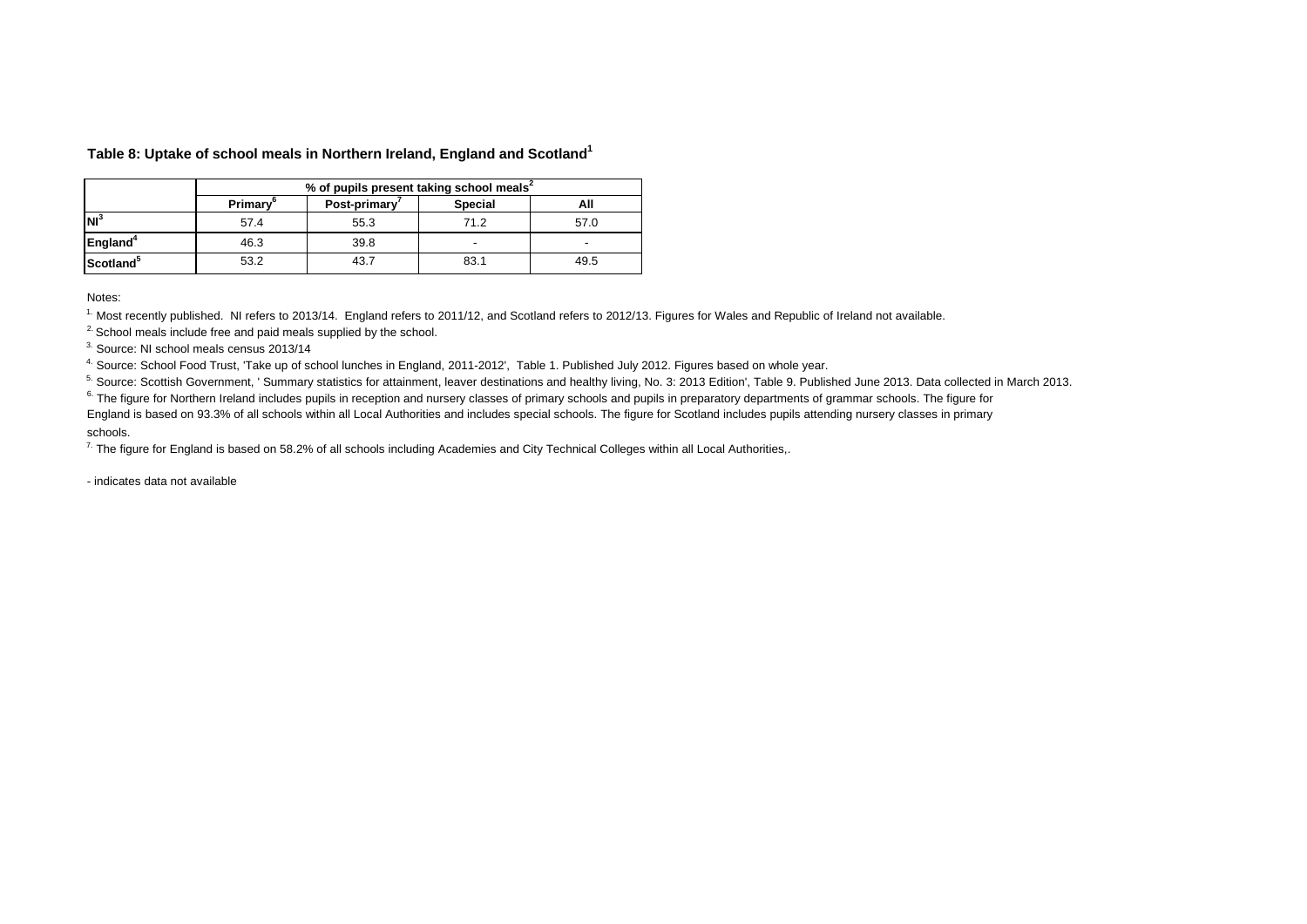#### **Table 9: Percentage of pupils entitled to free school meals by school type<sup>1</sup> : 2009/10 - 2013/14**

|                                      |                                                            | 2009/10 | 2010/11 | 2011/12 | 2012/13 | 2013/14 |
|--------------------------------------|------------------------------------------------------------|---------|---------|---------|---------|---------|
| <b>Total</b><br>enrolment            | <b>Nursery</b>                                             | 5,857   | 5,906   | 5,911   | 5,910   | 5,852   |
|                                      | Primary <sup>2</sup> and Preparatory<br><b>Departments</b> | 163,696 | 163,378 | 164,746 | 168,034 | 171,548 |
|                                      | Secondary (non grammar)                                    | 85,315  | 85,769  | 84,193  | 83,059  | 81,339  |
|                                      | Grammar                                                    | 62,444  | 62,133  | 62,554  | 62,599  | 62,634  |
|                                      | All grant-aided schools (excluding<br>special schools)     | 317,312 | 317,186 | 317,404 | 319,602 | 321,373 |
| <b>Entitlement to</b><br>free school | <b>Nursery</b>                                             | 1,333   | 1,735   | 1,875   | 1,934   | 1,977   |
| meals                                | Primary <sup>2</sup> and Preparatory<br><b>Departments</b> | 30,851  | 35,835  | 44,293  | 50,175  | 53,197  |
|                                      | Secondary (non grammar)                                    | 21,809  | 22,419  | 22,724  | 23,094  | 22,046  |
|                                      | <b>Grammar</b>                                             | 3,954   | 4,150   | 4,422   | 4,607   | 4,606   |
|                                      | All grant-aided schools (excluding<br>special schools)     | 57,947  | 64,139  | 73,314  | 79,810  | 81,826  |
|                                      |                                                            |         |         |         |         |         |
| Percentage of<br>pupils entitled     | <b>Nursery</b>                                             | 22.8    | 29.4    | 31.7    | 32.7    | 33.8    |
| to free school<br>meals <sup>3</sup> | Primary <sup>2</sup> and Preparatory<br><b>Departments</b> | 18.8    | 21.9    | 26.9    | 29.9    | 31.0    |
|                                      | Secondary (non grammar)                                    | 25.6    | 26.1    | 27.0    | 27.8    | 27.1    |
|                                      | Grammar                                                    | 6.3     | 6.7     | 7.1     | 7.4     | 7.4     |
|                                      | All grant-aided schools (excluding<br>special schools)     | 18.3    | 20.2    | 23.1    | 25.0    | 25.5    |

*Source: NI school census 2009/10 - 2013/14*

Notes:

 $1$  Excludes special schools, as free school meal entitlement data is not validated

<sup>2</sup> Includes pupils in reception and nursery classes of primary schools<br><sup>3</sup> Percentages express the number of pupils entitled to free school meals in a particular category (e.g. those at primary school) as a proportion of the total pupil enrolment in the same category.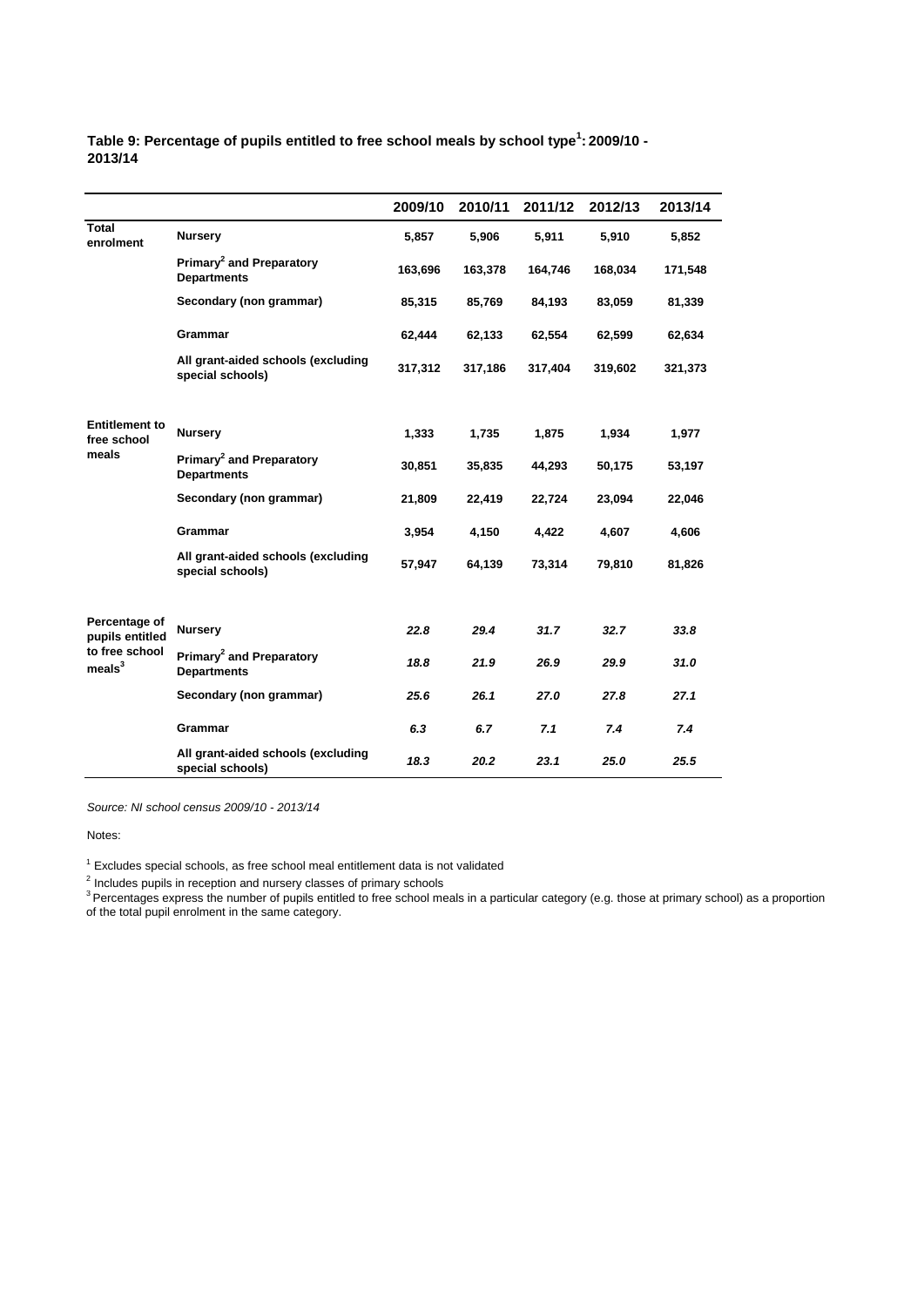| Table 10: Number of pupils entitled to free school meals by school type <sup>1</sup> and school management type: |  |
|------------------------------------------------------------------------------------------------------------------|--|
| 2009/10 - 2013/14                                                                                                |  |

| <b>School Type</b><br><b>Nursery</b> | <b>Management Type</b><br>Controlled | 2009/10<br>798 | 2010/11<br>1018 | 2011/12<br>1,129 | 2012/13<br>1,151 | 2013/14<br>1,150 |
|--------------------------------------|--------------------------------------|----------------|-----------------|------------------|------------------|------------------|
|                                      | <b>RC</b> Maintained                 | 535            | 717             | 746              | 783              | 827              |
|                                      | <b>TOTAL</b>                         | 1,333          | 1,735           | 1,875            | 1,934            | 1,977            |
| Primary <sup>2</sup> and             | Controlled                           | 11,963         | 14,180          | 17,949           | 20,725           | 22,209           |
| Preparatory                          | Voluntary                            | 9              | 7               | 13               | 14               | 16               |
| <b>Departments</b>                   | <b>RC</b> Maintained                 | 16,729         | 19027           | 23,044           | 25,585           | 26,848           |
|                                      |                                      |                |                 |                  |                  |                  |
|                                      | <b>Other Maintained</b>              | 688            | 872             | 1,075            | 1,277            | 1,344            |
|                                      | Controlled Integrated                | 578            | 713             | 910              | 1,094            | 1,208            |
|                                      | <b>Grant Maintained Integrated</b>   | 884            | 1036            | 1,302            | 1,480            | 1,572            |
|                                      | <b>TOTAL</b>                         | 30,851         | 35,835          | 44,293           | 50,175           | 53,197           |
| Secondary<br>(non                    | Controlled                           | 6,441          | 6635            | 6,681            | 6,733            | 6,371            |
| grammar)                             | <b>RC</b> Maintained                 | 12,621         | 12976           | 12,981           | 13,092           | 12,381           |
|                                      | <b>Other Maintained</b>              | 183            | 183             | 204              | 213              | 225              |
|                                      | Controlled Integrated                | 552            | 553             | 611              | 626              | 644              |
|                                      | <b>Grant Maintained Integrated</b>   | 2,012          | 2072            | 2,247            | 2,430            | 2,425            |
|                                      | <b>TOTAL</b>                         | 21,809         | 22,419          | 22,724           | 23,094           | 22,046           |
| Grammar                              | Controlled                           | 625            | 728             | 842              | 879              | 903              |
|                                      | Voluntary                            | 3,329          | 3422            | 3,580            | 3,728            | 3,703            |
|                                      | <b>TOTAL</b>                         | 3,954          | 4,150           | 4,422            | 4,607            | 4,606            |
| <b>Post-Primary Total</b>            |                                      | 25,763         | 26,569          | 27,146           | 27,701           | 26,652           |
| All grant-                           | Controlled                           | 19,827         | 22,561          | 26,601           | 29,488           | 30,633           |
| aided schools<br>(excluding          | Voluntary                            | 3,338          | 3,429           | 3,593            | 3,742            | 3,719            |
| special                              | <b>RC</b> Maintained                 | 29,885         | 32,720          | 36,771           | 39,460           | 40,056           |
| schools)                             | <b>Other Maintained</b>              | 871            | 1,055           | 1,279            | 1,490            | 1,569            |
|                                      | Controlled Integrated                | 1,130          | 1,266           | 1,521            | 1,720            | 1,852            |
|                                      | <b>Grant Maintained Integrated</b>   | 2,896          | 3,108           | 3,549            | 3,910            | 3,997            |
|                                      | <b>GRAND TOTAL</b>                   | 57,947         | 64,139          | 73,314           | 79,810           | 81,826           |

*Source: NI school census 2009/10 - 2013/14*

Notes:

 $^1$  Excludes special schools, as free school meal entitlement data is not validated<br><sup>2</sup> Includes pupils in reception and nursery classes of primary schools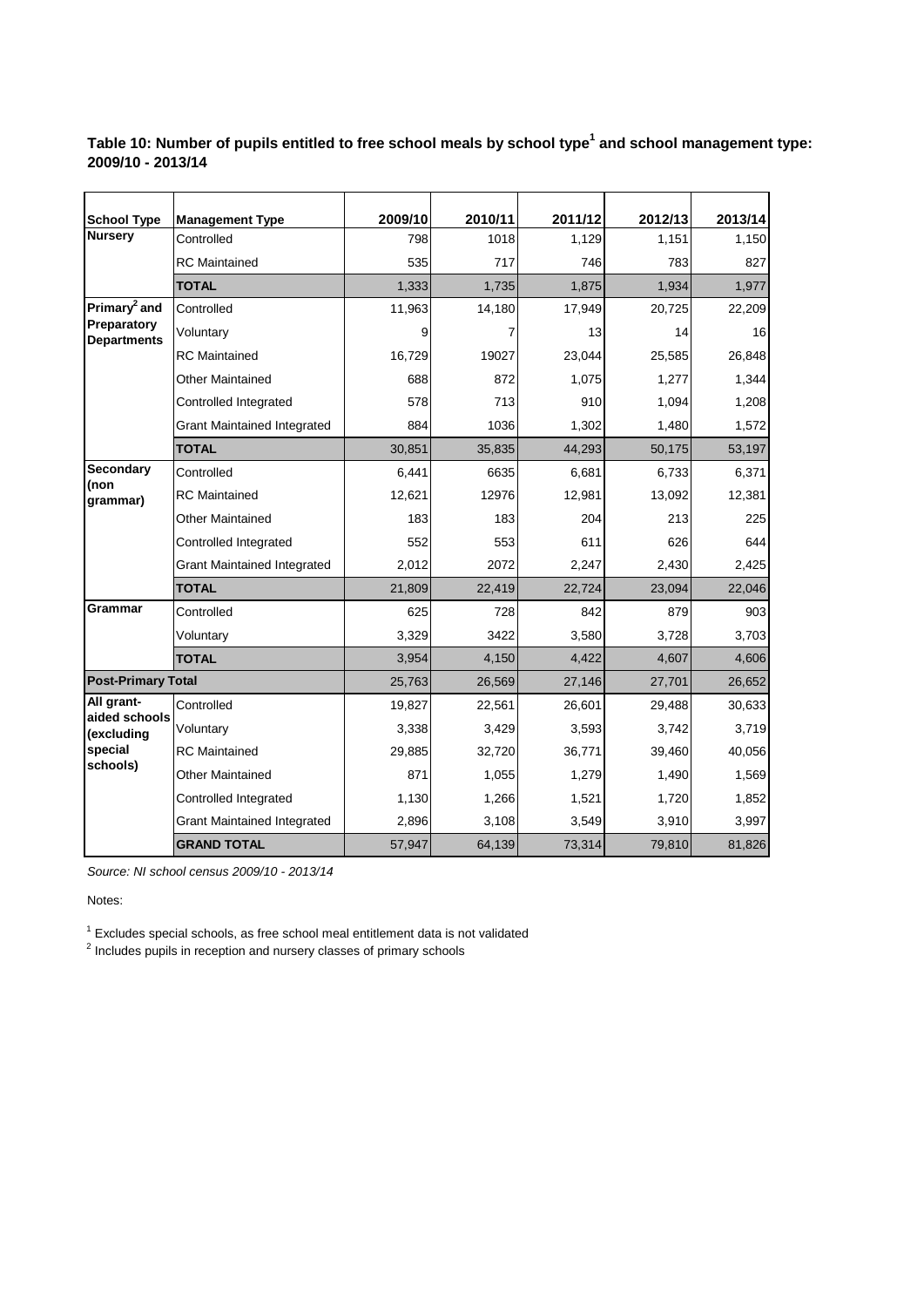Table 11: Number and percentage of pupils entitled to free school meals,<sup>1</sup> by Education and Library Board, school type<sup>2</sup> and school management type: **2013/14**

|                                  |                                    | <b>Belfast</b>                           |                          | Western                                  |                     |                                          | <b>North Eastern</b> |                                          | <b>South Eastern</b> |                                          | Southern            |                                          | <b>Total</b>        |  |
|----------------------------------|------------------------------------|------------------------------------------|--------------------------|------------------------------------------|---------------------|------------------------------------------|----------------------|------------------------------------------|----------------------|------------------------------------------|---------------------|------------------------------------------|---------------------|--|
|                                  |                                    |                                          | Free school              |                                          | Free school         |                                          | Free school          |                                          | Free school          |                                          | Free school         |                                          | Free school         |  |
|                                  |                                    | <b>Pupils entitled</b><br>to free school | meal<br>entitlement      | <b>Pupils entitled</b><br>to free school | meal<br>entitlement | <b>Pupils entitled</b><br>to free school | meal<br>entitlement  | <b>Pupils entitled</b><br>to free school | meal<br>entitlement  | <b>Pupils entitled</b><br>to free school | meal<br>entitlement | <b>Pupils entitled</b><br>to free school | meal<br>entitlement |  |
| <b>School Type</b>               | <b>Management Type</b>             | meals                                    | $\frac{9}{6}$            | meals                                    | %                   | meals                                    | $\frac{9}{6}$        | meals                                    | %                    | meals                                    | $\%$                | meals                                    | $\frac{9}{6}$       |  |
| <b>Nursery</b>                   | Controlled                         | 375                                      | 55.2                     | 230                                      | 31.2                | 203                                      | 16.0                 | 152                                      | 25.3                 | 190                                      | 24.1                | 1150                                     | 28.2                |  |
|                                  | <b>RC</b> Maintained               | 467                                      | 56.0                     |                                          |                     | 30                                       | 23.3                 | 220                                      | 52.6                 | 110                                      | 27.7                | 827                                      | 46.5                |  |
|                                  | <b>TOTAL</b>                       | 842                                      | 55.7                     | 230                                      | 31.2                | 233                                      | 16.6                 | 372                                      | 36.5                 | 300                                      | 25.3                | 1977                                     | 33.8                |  |
| Primary <sup>3</sup> and         | Controlled                         | #                                        | #                        | 2894                                     | 33.8                | 5983                                     | 26.2                 | $\#$                                     | #                    | 3749                                     | 23.9                | 22209                                    | 28.1                |  |
| Preparatory<br><b>Department</b> | Voluntary                          | #                                        | #                        |                                          |                     | $\overline{\phantom{a}}$                 |                      |                                          | $\star$              | $\mathbf 0$                              | 0.0                 | 16                                       | 1.0                 |  |
|                                  | <b>RC</b> Maintained               | 5924                                     | 49.6                     | 7609                                     | 39.6                | 2561                                     | 20.9                 | 3316                                     | 29.8                 | 7438                                     | 31.4                | 26848                                    | 34.3                |  |
|                                  | <b>Other Maintained</b>            | 615                                      | 56.3                     | 279                                      | 49.9                | 119                                      | 24.4                 | 110                                      | 55.6                 | 221                                      | 30.4                | 1344                                     | 43.8                |  |
|                                  | Controlled Integrated              | 247                                      | 45.7                     | 15                                       | 37.5                | 423                                      | 30.7                 | 480                                      | 30.5                 | 43                                       | 38.7                | 1208                                     | 33.2                |  |
|                                  | <b>Grant Maintained Integrated</b> | 320                                      | 48.2                     | 396                                      | 31.6                | 336                                      | 25.6                 | 175                                      | 11.9                 | 345                                      | 26.5                | 1572                                     | 26.2                |  |
|                                  | <b>TOTAL</b>                       | 11792                                    | 46.2                     | 11193                                    | 37.8                | 9422                                     | 24.6                 | 8994                                     | 24.6                 | 11796                                    | 28.4                | 53197                                    | 31.0                |  |
| Secondary                        | Controlled                         | 1138                                     | 33.9                     | 676                                      | 23.3                | 1956                                     | 23.7                 | 1365                                     | 22.9                 | 1236                                     | 15.0                | 6371                                     | 22.2                |  |
| (non<br>grammar)                 | <b>RC</b> Maintained               | 2887                                     | 39.4                     | 3517                                     | 36.9                | 1396                                     | 20.1                 | 1277                                     | 29.0                 | 3304                                     | 28.1                | 12381                                    | 31.0                |  |
|                                  | <b>Other Maintained</b>            | 225                                      | 39.9                     |                                          |                     | . .                                      |                      | $\overline{\phantom{a}}$                 |                      |                                          |                     | 225                                      | 39.9                |  |
|                                  | Controlled Integrated              |                                          | $\overline{\phantom{a}}$ |                                          |                     | 188                                      | 22.5                 | 317                                      | 22.8                 | 139                                      | 42.0                | 644                                      | 25.2                |  |
|                                  | <b>Grant Maintained Integrated</b> | 664                                      | 42.8                     | 587                                      | 29.9                | 475                                      | 20.4                 | 476                                      | 18.4                 | 223                                      | 20.1                | 2425                                     | 25.4                |  |
|                                  | <b>TOTAL</b>                       | 4914                                     | 38.4                     | 4780                                     | 33.2                | 4015                                     | 21.9                 | 3435                                     | 23.9                 | 4902                                     | 22.8                | 22046                                    | 27.1                |  |
| Grammar                          | Controlled                         | #                                        | #                        | 308                                      | 11.4                | 195                                      | 4.3                  | #                                        | #                    | 110                                      | 4.3                 | 903                                      | 6.0                 |  |
|                                  | Voluntary                          | #                                        | #                        | 1022                                     | 12.1                | 506                                      | 5.8                  | #                                        | #                    | 848                                      | 9.6                 | 3703                                     | 7.8                 |  |
|                                  | <b>TOTAL</b>                       | 1190                                     | 7.2                      | 1330                                     | 12.0                | 701                                      | 5.3                  | 427                                      | 4.1                  | 958                                      | 8.4                 | 4606                                     | 7.4                 |  |
| <b>Post-Primary Total</b>        |                                    | 6104                                     | 20.9                     | 6110                                     | 24.0                | 4716                                     | 15.0                 | 3862                                     | 15.6                 | 5860                                     | 17.8                | 26652                                    | 18.5                |  |
| All grant-<br>aided schools      | Controlled                         | 6312                                     | 39.1                     | 4108                                     | 27.6                | 8337                                     | 22.6                 | 6591                                     | 20.7                 | 5285                                     | 19.4                | 30633                                    | 24.1                |  |
| (excluding                       | Voluntary                          | 1077                                     | 6.9                      | 1022                                     | 12.1                | 506                                      | 5.8                  | 266                                      | 3.6                  | 848                                      | 9.5                 | 3719                                     | 7.6                 |  |
| special                          | <b>RC</b> Maintained               | 9278                                     | 46.1                     | 11126                                    | 38.7                | 3987                                     | 20.6                 | 4813                                     | 30.2                 | 10852                                    | 30.3                | 40056                                    | 33.4                |  |
| schools)                         | <b>Other Maintained</b>            | 840                                      | 50.7                     | 279                                      | 49.9                | 119                                      | 24.4                 | 110                                      | 55.6                 | 221                                      | 30.4                | 1569                                     | 43.2                |  |
|                                  | Controlled Integrated              | 247                                      | 45.7                     | 15                                       | 37.5                | 611                                      | 27.6                 | 797                                      | 26.9                 | 182                                      | 41.2                | 1852                                     | 29.9                |  |
|                                  | <b>Grant Maintained Integrated</b> | 984                                      | 44.4                     | 983                                      | 30.6                | 811                                      | 22.2                 | 651                                      | 16.0                 | 568                                      | 23.6                | 3997                                     | 25.7                |  |
|                                  | <b>GRAND TOTAL</b>                 | 18738                                    | 33.3                     | 17533                                    | 31.4                | 14371                                    | 20.2                 | 13228                                    | 21.2                 | 17956                                    | 23.7                | 81826                                    | 25.5                |  |

*Source: NI school census 2013/14*

Notes:

1 Percentages express the number of pupils entitled to free school meals in a particular category (e.g. those at primary school) as a proportion of the total pupil enrolment in the same category.

<sup>2</sup> Excludes special schools, as free school meal entitlement data is not validated

<sup>3</sup> Includes pupils in reception and nursery classes of primary schools

- indicates no schools in this category

\* denotes fewer than 5 pupils

# denotes figure >=5 suppressed due to potential identification of individual pupils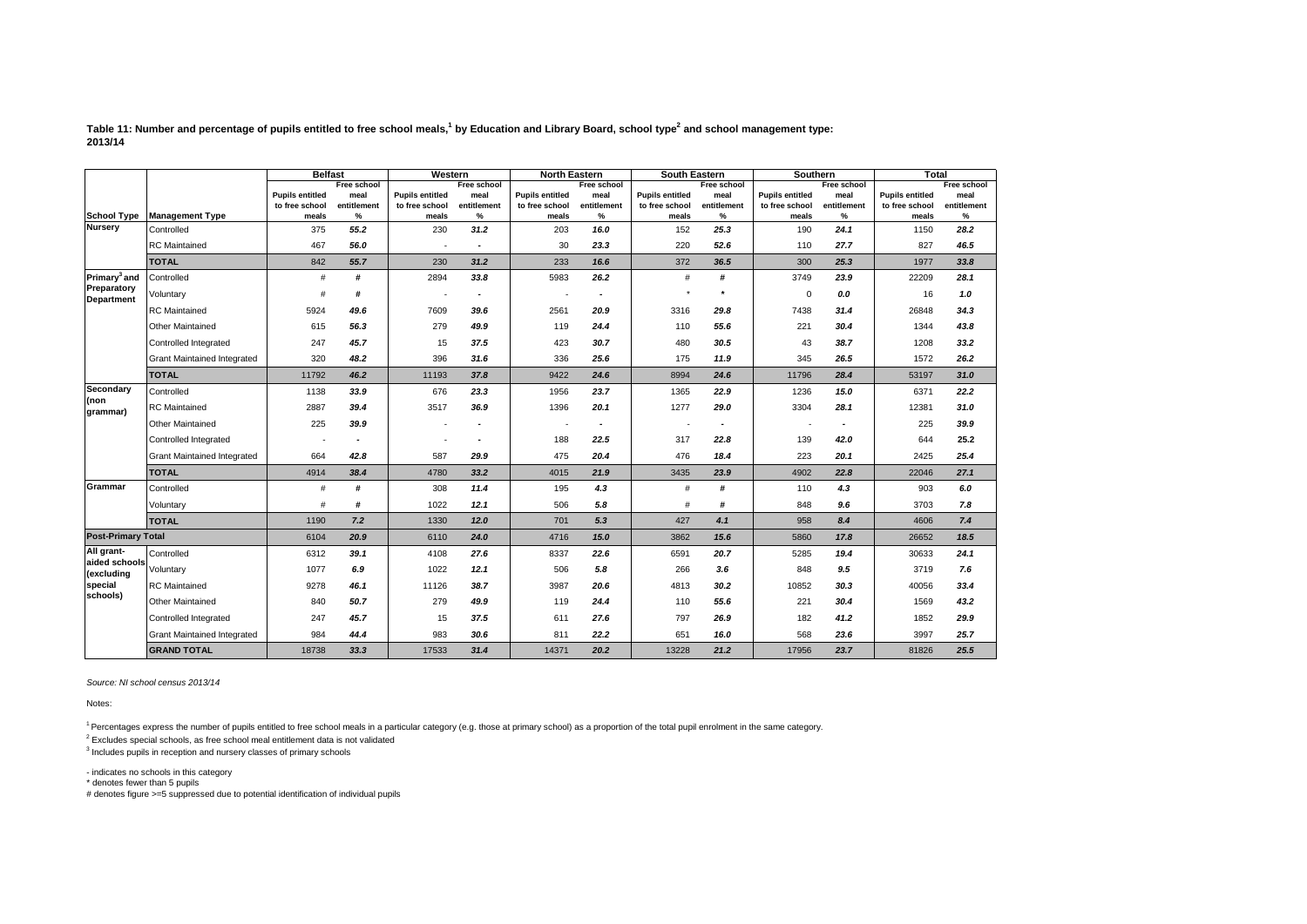**Table 12 : Number and percentage<sup>1</sup> of pupils taking free school meals as a proportion of all school meals provided, by Education and Library Board, school type and school management type: 2013/14**

|                                      |                                    |                          | <b>Belfast</b>                                      |          | Western                           |             | <b>North Eastern</b>                    |          | <b>South Eastern</b>                    | Southern    |                                   | Total    |                                         |
|--------------------------------------|------------------------------------|--------------------------|-----------------------------------------------------|----------|-----------------------------------|-------------|-----------------------------------------|----------|-----------------------------------------|-------------|-----------------------------------|----------|-----------------------------------------|
|                                      |                                    |                          | <b>Free meals</b>                                   |          | <b>Free meals</b>                 |             | <b>Free meals</b>                       |          | <b>Free meals</b>                       |             | <b>Free meals</b>                 |          | <b>Free meals</b>                       |
|                                      |                                    |                          | as a                                                |          | as a                              |             | as a                                    |          | as a                                    |             | as a                              |          | as a                                    |
|                                      |                                    | meals                    | Free school proportion of Free school<br>all school |          | proportion<br>meals of all school |             | proportion<br>Free school of all school | meals    | Free school proportion of<br>all school | Free school | proportion<br>meals of all school | meals    | Free school proportion of<br>all school |
|                                      |                                    | taken by                 | meals                                               | taken by | meals                             | meals taken | meals                                   | taken by | meals                                   | taken by    | meals                             | taken by | meals                                   |
|                                      |                                    | pupils                   | provided                                            | pupils   | provided                          | by pupils   | provided                                | pupils   | provided                                | pupils      | provided                          | pupils   | provided                                |
| <b>School Type</b><br><b>Nurserv</b> | <b>Management Type</b>             | present                  | %                                                   | present  | %                                 | present     | %                                       | present  | %                                       | present     | %                                 | present  | %                                       |
|                                      | Controlled                         | 245                      | 54.8                                                | 155      | 48.0                              | 47          | 27.5                                    | 92       | 27.0                                    | 138         | 30.1                              | 677      | 38.9                                    |
|                                      | <b>RC</b> Maintained               | 346                      | 53.1                                                | Ĭ.       | $\overline{\phantom{a}}$          | 10          | 52.6                                    | 135      | 58.7                                    | 72          | 31.0                              | 563      | 49.7                                    |
|                                      | <b>TOTAL</b>                       | 591                      | 53.8                                                | 155      | 48.0                              | 57          | 30.0                                    | 227      | 39.8                                    | 210         | 30.4                              | 1240     | 43.2                                    |
| Primary <sup>2</sup> and             | Controlled                         | #                        | #                                                   | 2508     | 44.1                              | 4941        | 44.4                                    | $\#$     | #                                       | 3141        | 34.0                              | 17847    | 45.2                                    |
| Preparatory<br><b>Department</b>     | Voluntary                          | #                        | #                                                   | ÷        | ÷                                 |             | $\overline{\phantom{a}}$                | ×        | $\star$                                 | $\mathbf 0$ | 0.0                               | 13       | 1.3                                     |
|                                      | <b>RC</b> Maintained               | 5267                     | 73.8                                                | 6616     | 54.2                              | 2237        | 34.8                                    | 2680     | 52.7                                    | 6289        | 45.6                              | 23089    | 51.7                                    |
|                                      | <b>Other Maintained</b>            | 520                      | 78.4                                                | 255      | 67.8                              | 104         | 57.5                                    | 103      | 73.0                                    | 214         | 45.3                              | 1196     | 65.2                                    |
|                                      | Controlled Integrated              | 174                      | 66.9                                                | 8        | 34.8                              | 387         | 52.1                                    | 321      | 60.7                                    | 38          | 52.1                              | 928      | 57.0                                    |
|                                      | <b>Grant Maintained Integrated</b> | 186                      | 71.8                                                | 331      | 48.6                              | 279         | 46.8                                    | 138      | 28.3                                    | 285         | 41.7                              | 1219     | 45.0                                    |
|                                      | <b>TOTAL</b>                       | 9942                     | 68.0                                                | 9718     | 51.2                              | 7948        | 41.7                                    | 6717     | 46.6                                    | 9967        | 41.1                              | 44292    | 48.5                                    |
| Secondary                            | Controlled                         | 737                      | 48.4                                                | 521      | 27.3                              | 1380        | 40.2                                    | 950      | 36.4                                    | 908         | 19.5                              | 4496     | 31.8                                    |
| (non<br>grammar)                     | <b>RC</b> Maintained               | 2169                     | 67.1                                                | 2928     | 46.5                              | 1047        | 30.7                                    | 925      | 43.8                                    | 2639        | 37.6                              | 9708     | 44.0                                    |
|                                      | <b>Other Maintained</b>            | 139                      | 56.5                                                |          |                                   |             | ٠                                       |          | ٠                                       |             | ä,                                | 139      | 56.5                                    |
|                                      | <b>Controlled Integrated</b>       | J.                       | $\overline{\phantom{a}}$                            |          | $\tilde{\phantom{a}}$             | 127         | 37.2                                    | 182      | 53.1                                    | 83          | 58.9                              | 392      | 47.5                                    |
|                                      | Grant Maintained Integrated        | 586                      | 70.9                                                | 478      | 38.3                              | 357         | 26.4                                    | 382      | 25.7                                    | 177         | 29.4                              | 1980     | 35.9                                    |
|                                      | <b>TOTAL</b>                       | 3631                     | 62.3                                                | 3927     | 41.6                              | 2911        | 34.1                                    | 2439     | 37.2                                    | 3807        | 30.7                              | 16715    | 39.1                                    |
| Grammar                              | Controlled                         | #                        | #                                                   | 242      | 15.5                              | 149         | 8.5                                     | #        | #                                       | 69          | 5.1                               | 652      | 9.3                                     |
|                                      | Voluntary                          | #                        | #                                                   | 895      | 17.8                              | 379         | 8.8                                     | #        | #                                       | 706         | 13.0                              | 3022     | 12.6                                    |
|                                      | <b>TOTAL</b>                       | 936                      | 13.4                                                | 1137     | 17.3                              | 528         | 8.7                                     | 298      | 6.3                                     | 775         | 11.4                              | 3674     | 11.8                                    |
| <b>Post-Primary Total</b>            |                                    | 4567                     | 35.6                                                | 5064     | 31.6                              | 3439        | 23.6                                    | 2737     | 24.3                                    | 4582        | 23.9                              | 20389    | 27.6                                    |
| <b>Special</b>                       | Controlled                         | 484                      | 65.8                                                | 441      | 89.8                              | 369         | 56.3                                    | 368      | 57.8                                    | 168         | 46.9                              | 1830     | 63.6                                    |
|                                      | <b>RC</b> Maintained               | 146                      | 89.6                                                |          |                                   |             |                                         |          |                                         |             |                                   | 146      | 89.6                                    |
|                                      | <b>Other Maintained</b>            | $\overline{\phantom{a}}$ |                                                     | ä,       |                                   | 25          | 65.8                                    |          |                                         |             |                                   | 25       | 65.8                                    |
|                                      | <b>TOTAL</b>                       | 630                      | 70.1                                                | 441      | 89.8                              | 394         | 56.9                                    | 368      | 57.8                                    | 168         | 46.9                              | 2001     | 65.0                                    |
| All grant-                           | Controlled                         | 5339                     | 58.3                                                | 3867     | 38.8                              | 6886        | 40.2                                    | 4986     | 38.5                                    | 4424        | 27.6                              | 25502    | 39.1                                    |
| aided<br>schools                     | Voluntary                          | 858                      | 12.5                                                | 895      | 17.8                              | 379         | 8.8                                     | 197      | 5.6                                     | 706         | 13.0                              | 3035     | 12.1                                    |
|                                      | <b>RC</b> Maintained               | 7928                     | 70.9                                                | 9544     | 51.6                              | 3294        | 33.4                                    | 3740     | 50.4                                    | 9000        | 42.8                              | 33506    | 49.3                                    |
|                                      | <b>Other Maintained</b>            | 659                      | 72.5                                                | 255      | 67.8                              | 129         | 58.9                                    | 103      | 73.0                                    | 214         | 45.3                              | 1360     | 64.2                                    |
|                                      | Controlled Integrated              | 174                      | 66.9                                                | 8        | 34.8                              | 514         | 47.4                                    | 503      | 57.7                                    | 121         | 56.5                              | 1320     | 53.8                                    |
|                                      | Grant Maintained Integrated        | 772                      | 71.2                                                | 809      | 41.9                              | 636         | 32.6                                    | 520      | 26.3                                    | 462         | 35.9                              | 3199     | 38.9                                    |
|                                      | <b>GRAND TOTAL</b>                 | 15730                    | 53.4                                                | 15378    | 42.9                              | 11838       | 34.3                                    | 10049    | 37.4                                    | 14927       | 33.5                              | 67922    | 39.7                                    |

*Source: NI school meals census 2013/14* 

Notes:

<sup>2</sup> Includes pupils in reception and nursery classes of primary schools <sup>1</sup> Percentages express the number of pupils taking free school meals in a particular category (e.g. those at primary school) as a proportion of all school meals provided in the same category.

- indicates no schools in this category

\* denotes fewer than 5 pupils

# denotes figure >=5 suppressed due to potential identification of individual pupils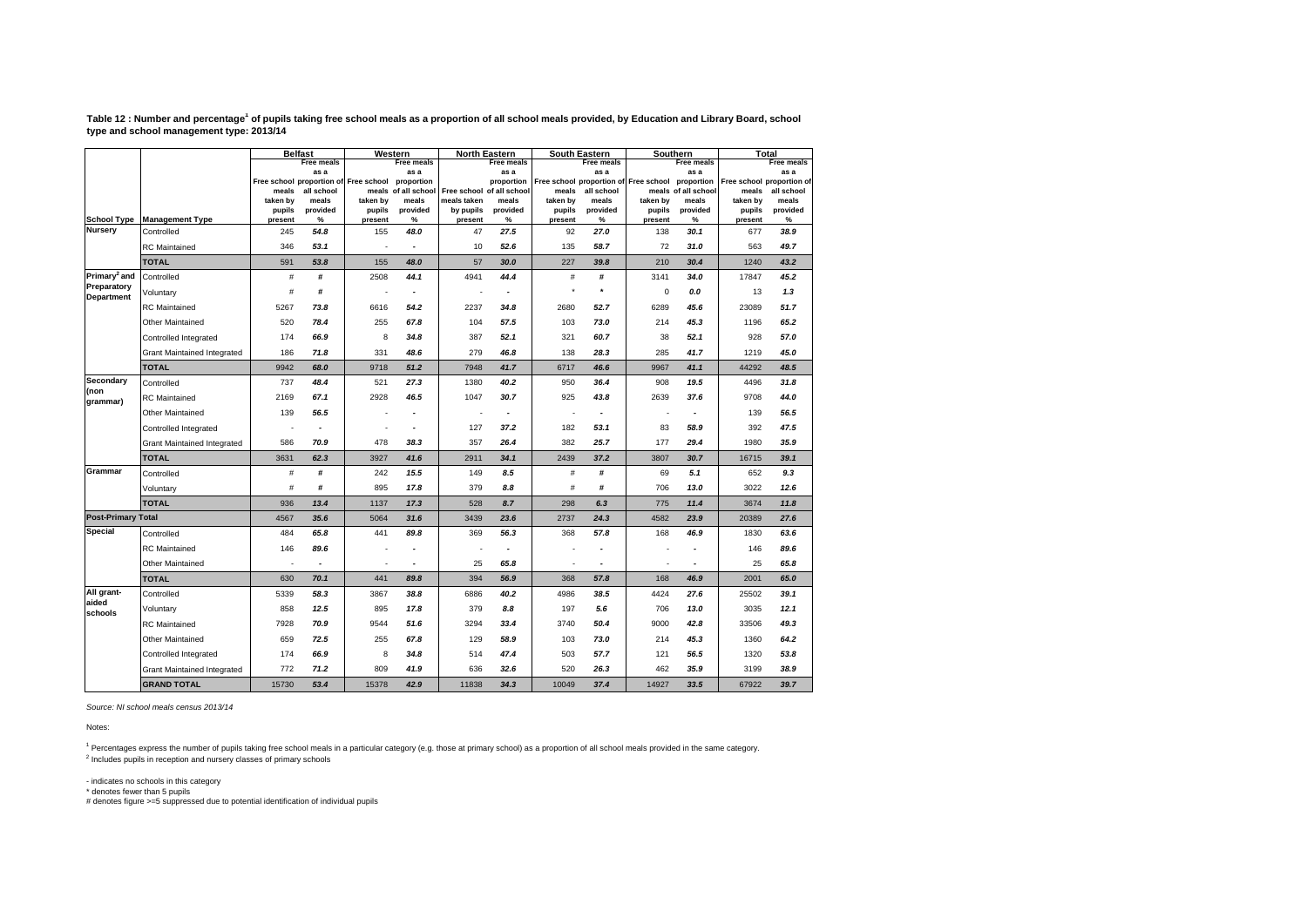|                                          |                                                            | 2009/10 | 2010/11 | 2011/12 | 2012/13 | 2013/14 |
|------------------------------------------|------------------------------------------------------------|---------|---------|---------|---------|---------|
| Free school                              | <b>Nursery</b>                                             | 751     | 956     | 1174    | 1,386   | 1,240   |
| meals taken by<br>pupils present         | Primary <sup>2</sup> and Preparatory<br><b>Departments</b> | 25,035  | 29,598  | 36,017  | 42,158  | 44,292  |
|                                          | Secondary (non grammar)                                    | 16,204  | 16,958  | 16,998  | 17,656  | 16,715  |
|                                          | <b>Grammar</b>                                             | 3,147   | 3,357   | 3,613   | 3,745   | 3,674   |
|                                          | All grant-aided schools<br>(excluding special schools)     | 45,137  | 50,869  | 57,802  | 64,945  | 65,921  |
| <b>Pupils entitled to</b><br>free school | <b>Nursery</b>                                             | 1,333   | 1,735   | 1,875   | 1,934   | 1,977   |
| meals                                    | Primary <sup>2</sup> and Preparatory<br><b>Departments</b> | 30,851  | 35,835  | 44,293  | 50,175  | 53,197  |
|                                          | Secondary (non grammar)                                    | 21,809  | 22,419  | 22,724  | 23,094  | 22,046  |
|                                          | Grammar                                                    | 3,954   | 4,150   | 4,422   | 4,607   | 4,606   |
|                                          | All grant-aided schools<br>(excluding special schools)     | 57,947  | 64,139  | 73,314  | 79,810  | 81,826  |
| Free school                              | <b>Nursery</b>                                             | 56.3    | 55.1    | 62.6    | 71.7    | 62.7    |
| meals taken as a<br>proportion of        | Primary <sup>2</sup> and Preparatory<br><b>Departments</b> | 81.1    | 82.6    | 81.3    | 84.0    | 83.3    |
| pupils entitled <sup>3</sup>             | Secondary (non grammar)                                    | 74.3    | 75.6    | 74.8    | 76.5    | 75.8    |
|                                          | Grammar                                                    | 79.6    | 80.9    | 81.7    | 81.3    | 79.8    |
|                                          | All grant-aided schools<br>(excluding special schools)     | 77.9    | 79.3    | 78.8    | 81.4    | 80.6    |

**Table 13: Uptake of free school meals - number and percentage of pupils entitled to free school meals, by school type<sup>1</sup> : 2009/10 - 2013/14**

*Entitlement Source: NI school census 2009/10 - 2013/14*

*Uptake Source: NI school meals census 2009/10 - 2013/14* 

Notes:

<sup>1</sup> Excludes special schools, as free school meal entitlement data is not validated

 $2$  Includes pupils in reception and nursery classes of primary schools

<sup>3</sup> Percentages express the number of free school meals taken in a particular category (e.g. those at primary school) as a proportion of the pupils entitled to free school meals in the same category.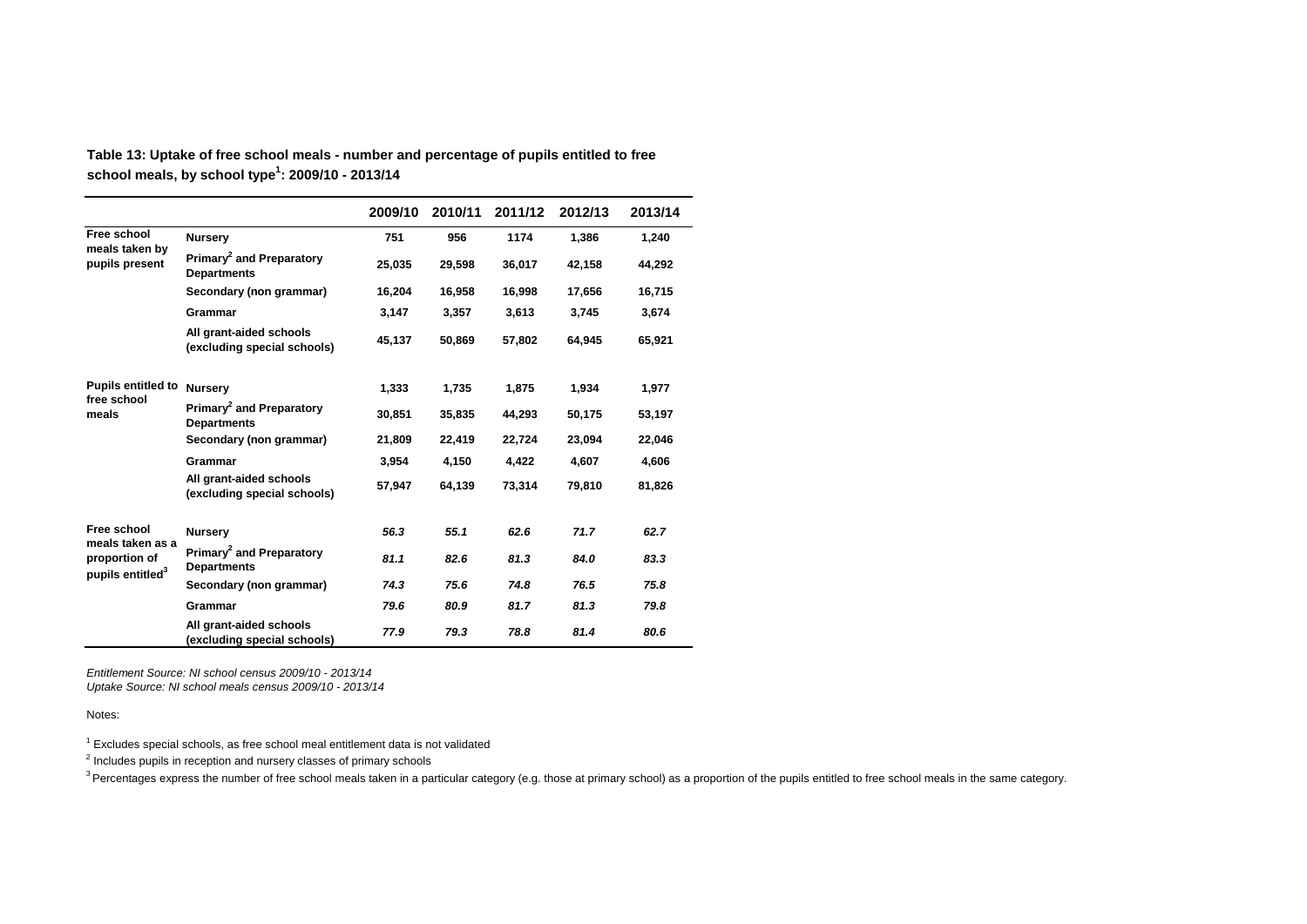**Table 14: Uptake of free school meals - number and percentage of pupils entitled to free school meals, by Education and Library Board, school type<sup>1</sup> and school management type: 2013/14**

|                                  |                                    |                        | <b>Belfast</b>                                                                                          | Western                |                                                                                                  |                        | <b>North Eastern</b>                                                                                    | <b>South Eastern</b>   |                                                                                                         |                        | Southern                                                                                         |                        | Total                                                                                            |  |
|----------------------------------|------------------------------------|------------------------|---------------------------------------------------------------------------------------------------------|------------------------|--------------------------------------------------------------------------------------------------|------------------------|---------------------------------------------------------------------------------------------------------|------------------------|---------------------------------------------------------------------------------------------------------|------------------------|--------------------------------------------------------------------------------------------------|------------------------|--------------------------------------------------------------------------------------------------|--|
| <b>School Type</b>               | <b>Management Type</b>             | Free school<br>present | <b>Free meals</b><br>taken as a<br>meals taken proportion of<br>by pupils entitlement <sup>2</sup><br>% | Free school<br>present | Free meals<br>taken as a<br>meals taken proportion of<br>by pupils entitlement <sup>2</sup><br>% | Free school<br>present | <b>Free meals</b><br>taken as a<br>meals taken proportion of<br>by pupils entitlement <sup>2</sup><br>% | Free school<br>present | <b>Free meals</b><br>taken as a<br>meals taken proportion of<br>by pupils entitlement <sup>2</sup><br>% | Free school<br>present | Free meals<br>taken as a<br>meals taken proportion of<br>by pupils entitlement <sup>2</sup><br>% | Free school<br>present | Free meals<br>taken as a<br>meals taken proportion of<br>by pupils entitlement <sup>2</sup><br>% |  |
| <b>Nursery</b>                   | Controlled                         | 245                    | 65.3                                                                                                    | 155                    | 67.4                                                                                             | 47                     | 23.2                                                                                                    | 92                     | 60.5                                                                                                    | 138                    | 72.6                                                                                             | 677                    | 58.9                                                                                             |  |
|                                  | <b>RC</b> Maintained               | 346                    | 74.1                                                                                                    | $\blacksquare$         |                                                                                                  | 10                     | 33.3                                                                                                    | 135                    | 61.4                                                                                                    | 72                     | 65.5                                                                                             | 563                    | 68.1                                                                                             |  |
|                                  | <b>TOTAL</b>                       | 591                    | 70.2                                                                                                    | 155                    | 67.4                                                                                             | 57                     | 24.5                                                                                                    | 227                    | 61.0                                                                                                    | 210                    | 70.0                                                                                             | 1240                   | 62.7                                                                                             |  |
| Primary <sup>3</sup> and         | Controlled                         | #                      | #                                                                                                       | 2508                   | 86.7                                                                                             | 4941                   | 82.6                                                                                                    | $\#$                   | #                                                                                                       | 3141                   | 83.8                                                                                             | 17847                  | 80.4                                                                                             |  |
| Preparatory<br><b>Department</b> | Voluntary                          | #                      | #                                                                                                       |                        |                                                                                                  |                        | $\overline{\phantom{a}}$                                                                                |                        |                                                                                                         | $\mathbf 0$            | 0.0                                                                                              | 13                     | 81.3                                                                                             |  |
|                                  | <b>RC</b> Maintained               | 5267                   | 88.9                                                                                                    | 6616                   | 86.9                                                                                             | 2237                   | 87.3                                                                                                    | 2680                   | 80.8                                                                                                    | 6289                   | 84.6                                                                                             | 23089                  | 86.0                                                                                             |  |
|                                  | <b>Other Maintained</b>            | 520                    | 84.6                                                                                                    | 255                    | 91.4                                                                                             | 104                    | 87.4                                                                                                    | 103                    | 93.6                                                                                                    | 214                    | 96.8                                                                                             | 1196                   | 89.0                                                                                             |  |
|                                  | Controlled Integrated              | 174                    | 70.4                                                                                                    | 8                      | 53.3                                                                                             | 387                    | 91.5                                                                                                    | 321                    | 66.9                                                                                                    | 38                     | 88.4                                                                                             | 928                    | 76.8                                                                                             |  |
|                                  | <b>Grant Maintained Integrated</b> | 186                    | 58.1                                                                                                    | 331                    | 83.6                                                                                             | 279                    | 83.0                                                                                                    | 138                    | 78.9                                                                                                    | 285                    | 82.6                                                                                             | 1219                   | 77.5                                                                                             |  |
|                                  | <b>TOTAL</b>                       | 9942                   | 84.3                                                                                                    | 9718                   | 86.8                                                                                             | 7948                   | 84.4                                                                                                    | 6717                   | 74.7                                                                                                    | 9967                   | 84.5                                                                                             | 44292                  | 83.3                                                                                             |  |
| Secondary (non                   | Controlled                         | 737                    | 64.8                                                                                                    | 521                    | 77.1                                                                                             | 1380                   | 70.6                                                                                                    | 950                    | 69.6                                                                                                    | 908                    | 73.5                                                                                             | 4496                   | 70.6                                                                                             |  |
| grammar)                         | <b>RC</b> Maintained               | 2169                   | 75.1                                                                                                    | 2928                   | 83.3                                                                                             | 1047                   | 75.0                                                                                                    | 925                    | 72.4                                                                                                    | 2639                   | 79.9                                                                                             | 9708                   | 78.4                                                                                             |  |
|                                  | <b>Other Maintained</b>            | 139                    | 61.8                                                                                                    |                        |                                                                                                  |                        |                                                                                                         |                        |                                                                                                         |                        | $\overline{\phantom{0}}$                                                                         | 139                    | 61.8                                                                                             |  |
|                                  | Controlled Integrated              |                        |                                                                                                         |                        |                                                                                                  | 127                    | 67.6                                                                                                    | 182                    | 57.4                                                                                                    | 83                     | 59.7                                                                                             | 392                    | 60.9                                                                                             |  |
|                                  | <b>Grant Maintained Integrated</b> | 586                    | 88.3                                                                                                    | 478                    | 81.4                                                                                             | 357                    | 75.2                                                                                                    | 382                    | 80.3                                                                                                    | 177                    | 79.4                                                                                             | 1980                   | 81.6                                                                                             |  |
|                                  | <b>TOTAL</b>                       | 3631                   | 73.9                                                                                                    | 3927                   | 82.2                                                                                             | 2911                   | 72.5                                                                                                    | 2439                   | 71.0                                                                                                    | 3807                   | 77.7                                                                                             | 16715                  | 75.8                                                                                             |  |
| Grammar                          | Controlled                         | #                      | #                                                                                                       | 242                    | 78.6                                                                                             | 149                    | 76.4                                                                                                    | $\#$                   | #                                                                                                       | 69                     | 62.7                                                                                             | 652                    | 72.2                                                                                             |  |
|                                  | Voluntary                          | #                      | #                                                                                                       | 895                    | 87.6                                                                                             | 379                    | 74.9                                                                                                    | #                      | #                                                                                                       | 706                    | 83.3                                                                                             | 3022                   | 81.6                                                                                             |  |
|                                  | <b>TOTAL</b>                       | 936                    | 78.7                                                                                                    | 1137                   | 85.5                                                                                             | 528                    | 75.3                                                                                                    | 298                    | 69.8                                                                                                    | 775                    | 80.9                                                                                             | 3674                   | 79.8                                                                                             |  |
| <b>Post-Primary Total</b>        |                                    | 4567                   | 74.8                                                                                                    | 5064                   | 82.9                                                                                             | 3439                   | 72.9                                                                                                    | 2737                   | 70.9                                                                                                    | 4582                   | 78.2                                                                                             | 20389                  | 76.5                                                                                             |  |
| All grant-aided                  | Controlled                         | 4855                   | 76.9                                                                                                    | 3426                   | 83.4                                                                                             | 6517                   | 78.2                                                                                                    | 4618                   | 70.1                                                                                                    | 4256                   | 80.5                                                                                             | 23672                  | 77.3                                                                                             |  |
| schools<br>(excluding            | Voluntary                          | 858                    | 79.7                                                                                                    | 895                    | 87.6                                                                                             | 379                    | 74.9                                                                                                    | 197                    | 74.1                                                                                                    | 706                    | 83.3                                                                                             | 3035                   | 81.6                                                                                             |  |
| special schools) RC Maintained   |                                    | 7782                   | 83.9                                                                                                    | 9544                   | 85.8                                                                                             | 3294                   | 82.6                                                                                                    | 3740                   | 77.7                                                                                                    | 9000                   | 82.9                                                                                             | 33360                  | 83.3                                                                                             |  |
|                                  | <b>Other Maintained</b>            | 659                    | 78.5                                                                                                    | 255                    | 91.4                                                                                             | 104                    | 87.4                                                                                                    | 103                    | 93.6                                                                                                    | 214                    | 96.8                                                                                             | 1335                   | 85.1                                                                                             |  |
|                                  | Controlled Integrated              | 174                    | 70.4                                                                                                    | 8                      | 53.3                                                                                             | 514                    | 84.1                                                                                                    | 503                    | 63.1                                                                                                    | 121                    | 66.5                                                                                             | 1320                   | 71.3                                                                                             |  |
|                                  | <b>Grant Maintained Integrated</b> | 772                    | 78.5                                                                                                    | 809                    | 82.3                                                                                             | 636                    | 78.4                                                                                                    | 520                    | 79.9                                                                                                    | 462                    | 81.3                                                                                             | 3199                   | 80.0                                                                                             |  |
|                                  | <b>GRAND TOTAL</b>                 | 15100                  | 80.6                                                                                                    | 14937                  | 85.2                                                                                             | 11444                  | 79.6                                                                                                    | 9681                   | 73.2                                                                                                    | 14759                  | 82.2                                                                                             | 65921                  | 80.6                                                                                             |  |

*Entitlement Source: NI school census 2013/14*

*Uptake Source: NI school meals census 2013/14*

Notes:

<sup>1</sup> Excludes special schools, as free school meal entitlement data is not validated

 $^2$  Percentages express the number of free school meals taken by pupils present in a particular category (e.g. those at primary school) as a proportion of the pupils entitled to free school meals in the same category.  $3$  Includes pupils in reception and nursery classes of primary schools

- indicates no schools in this category

\* denotes fewer than 5 pupils

# denotes figure >=5 suppressed due to potential identification of individual pupils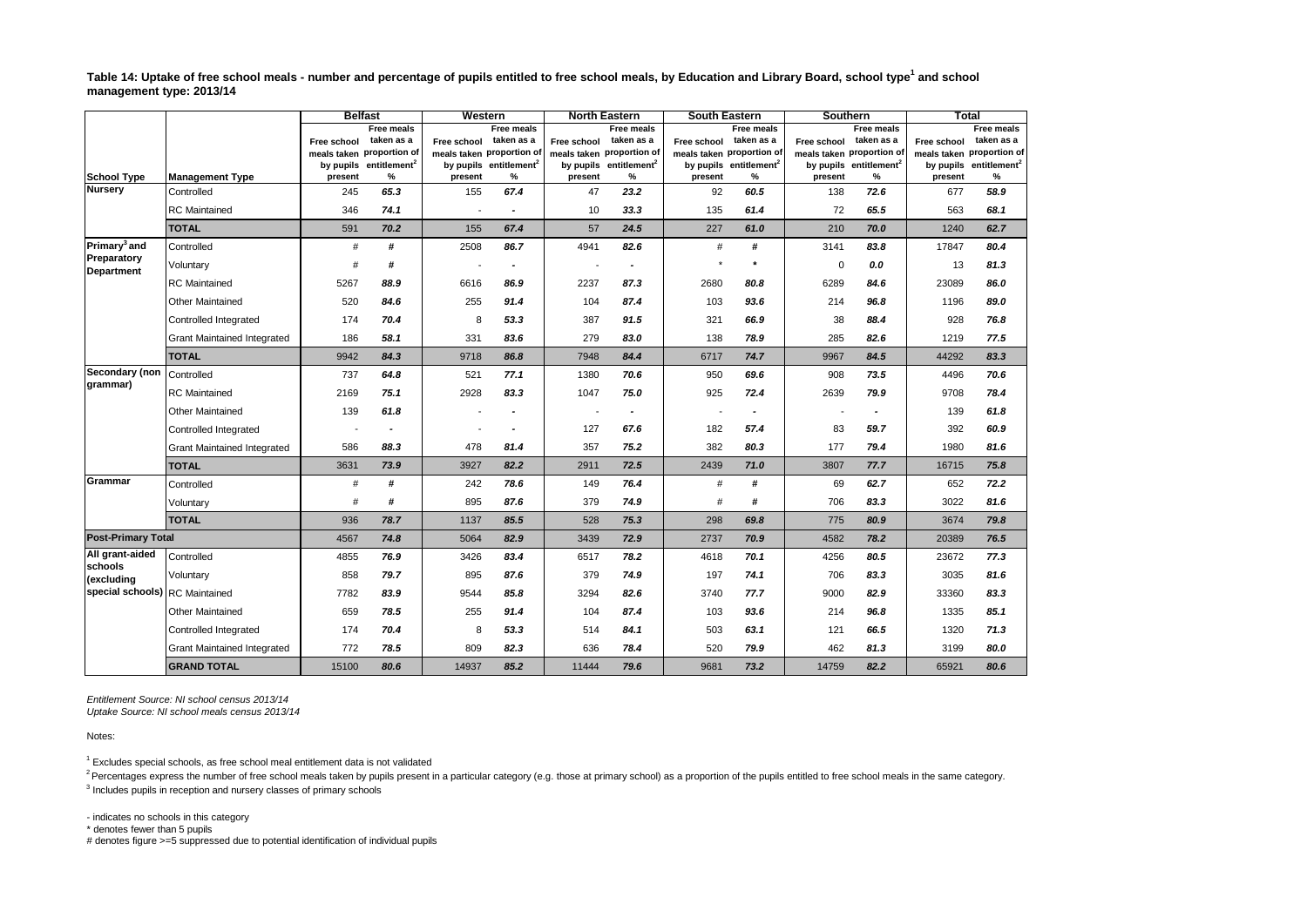**Table 15: Number of pupils making other lunch arrangements (including taking own food), by Education and Library Board and school type: 2013/14**

|                                      | Pupils making other lunch arrangements |         |              |         |          |        |  |  |  |  |  |
|--------------------------------------|----------------------------------------|---------|--------------|---------|----------|--------|--|--|--|--|--|
|                                      |                                        |         |              |         |          |        |  |  |  |  |  |
|                                      |                                        |         | <b>North</b> | South   |          |        |  |  |  |  |  |
| <b>School Type</b>                   | <b>Belfast</b>                         | Western | Eastern      | Eastern | Southern | Total  |  |  |  |  |  |
|                                      |                                        |         |              |         |          |        |  |  |  |  |  |
| Nursery                              | 16                                     | 33      | 16           | 14      | 21       | 100    |  |  |  |  |  |
| Primary <sup>1</sup> and Preparatory |                                        |         |              |         |          |        |  |  |  |  |  |
| <b>Departments</b>                   | 9070                                   | 8537    | 16716        | 18655   | 15257    | 68235  |  |  |  |  |  |
|                                      |                                        |         |              |         |          |        |  |  |  |  |  |
| Secondary (non grammar)              | 5533                                   | 3419    | 8105         | 6506    | 7001     | 30564  |  |  |  |  |  |
|                                      |                                        |         |              |         |          |        |  |  |  |  |  |
| Grammar                              | 8830                                   | 4052    | 6405         | 5209    | 4179     | 28675  |  |  |  |  |  |
|                                      |                                        |         |              |         |          |        |  |  |  |  |  |
| <b>Special</b>                       | 297                                    | 122     | 289          | 463     | 84       | 1255   |  |  |  |  |  |
|                                      |                                        |         |              |         |          |        |  |  |  |  |  |
| All grant-aided schools              | 23746                                  | 16163   | 31531        | 30847   | 26542    | 128829 |  |  |  |  |  |

*Source: NI school meals census 2013/14* 

Notes:

<sup>1</sup> Includes pupils in reception and nursery classes of primary schools